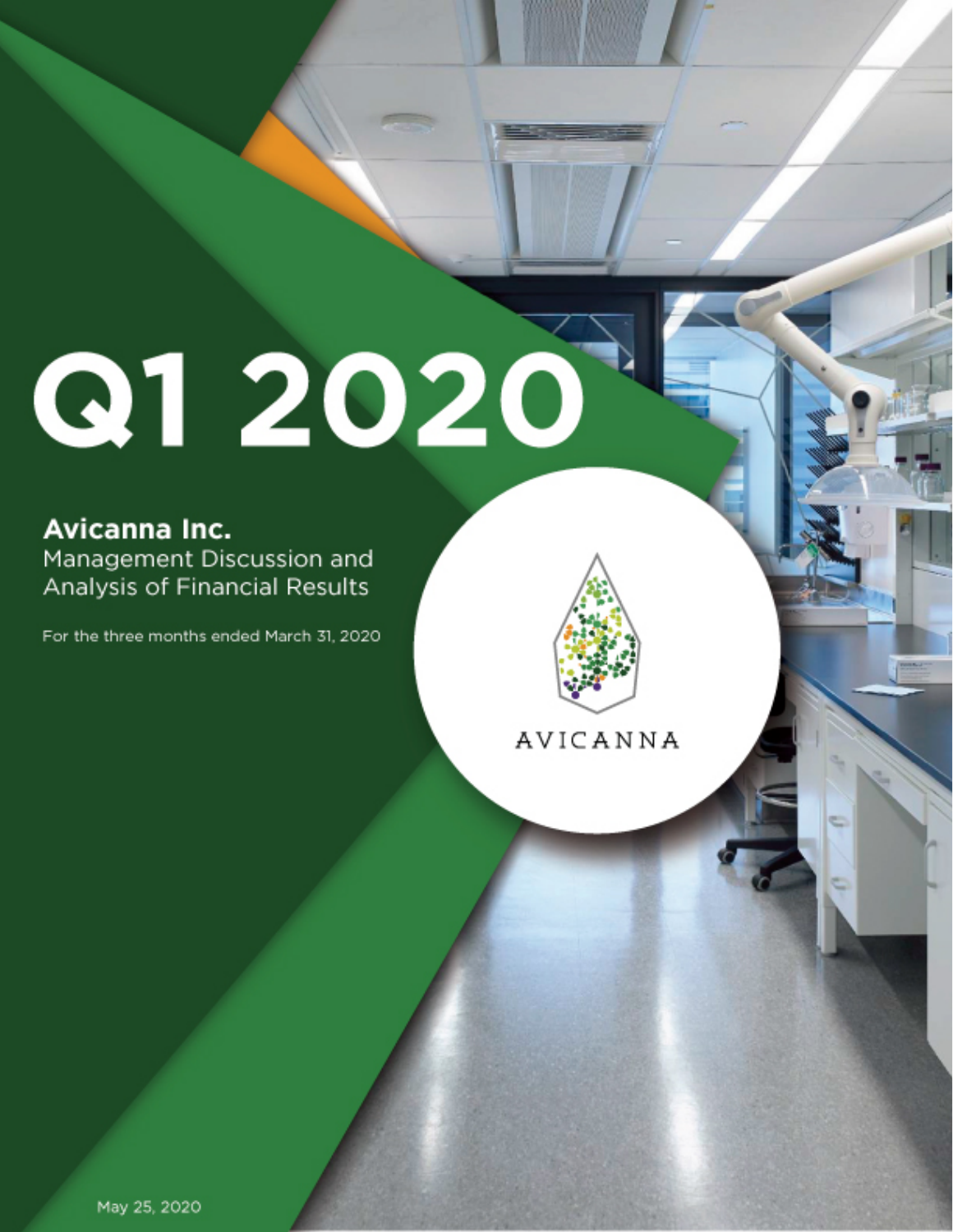# MANAGEMENT'S DISCUSSION AND ANALYSIS OF THE COMPANY

This management's discussion and analysis ("MD&A") of Avicanna Inc. ("Avicanna" or the "Company") contains "forward-looking information" within the meaning of Canadian securities legislation ("forward-looking statements"). These forward-looking statements are made as of the date of this MD&A and the Company does not intend, and does not assume any obligation, to update these forward-looking statements, except as required under applicable securities legislation. Forward-looking statements relate to future events or future performance and reflect management's expectations or beliefs regarding future events. In certain cases, forward-looking statements can be identified by the use of words such as "plans", "expects" or "does not expect", "is expected", "budget", "scheduled", "estimates", "forecasts", "intends", "objective", "predict", "anticipates" or "does not anticipate", or "believes", or variations of such words and phrases or statements that certain actions, events or results "may", "will", "could", "would", "should", "might" or "will be taken", "occur" or "be achieved" or the negative of these terms or comparable terminology. In this document, certain forward-looking statements are identified by words including "may", "future", "expected", "intends" and "estimates". By their very nature forward-looking statements involve known and unknown risks, uncertainties and other factors which may cause the actual results, performance or achievements of the Company to be materially different from any future results, performance or achievements expressed or implied by the forward-looking statements. The Company provides no assurance that forward-looking statements will prove to be accurate, as actual results and future events could differ materially from those anticipated in such statements. Accordingly, readers should not place undue reliance on forward-looking statements.

The Company's anticipated future operations are forward-looking in nature and, as a result, are subject to certain risks and uncertainties. Although the Company believes that the expectations reflected in these forward-looking statements are reasonable, undue reliance should not be placed on them as actual results may differ materially from the forward-looking statements. Such forward-looking statements are estimates reflecting the Company's best judgment based upon current information and involve a number of risks and uncertainties, and there can be no assurance that other factors will not affect the accuracy of such forward-looking statements. Such factors include but are not limited to:

- changes in general economic, market and business conditions and product demand;
- changing interest rates, income taxes and exchange rates;
- changes in the competitive environment in the markets in which the Company operates;
- changes in laws, regulations and decisions by regulators that affect the Company or the markets in which it operates;
- opportunities that may be presented to and pursued by the Company;
- the Company's ability to meet its working capital needs at the current level in the short term;
- expectations with respect to raising capital; and
- changes in prices of required commodities.

This MD&A was prepared by management as of May 25, 2020 and is supplemental to and should be read in conjunction with the Company's consolidated financial statements for the three months ended March 31, 2020 and the accompanying notes thereto (collectively, "Financial Statements"). The information contained in this MD&A is presented as of the date of the Financial Statements and is current to that date unless otherwise stated. The results reported herein have been derived from consolidated financial statements prepared in accordance with the International Financial Reporting Standards ("IFRS") as issued by the International Accounting Standards Board.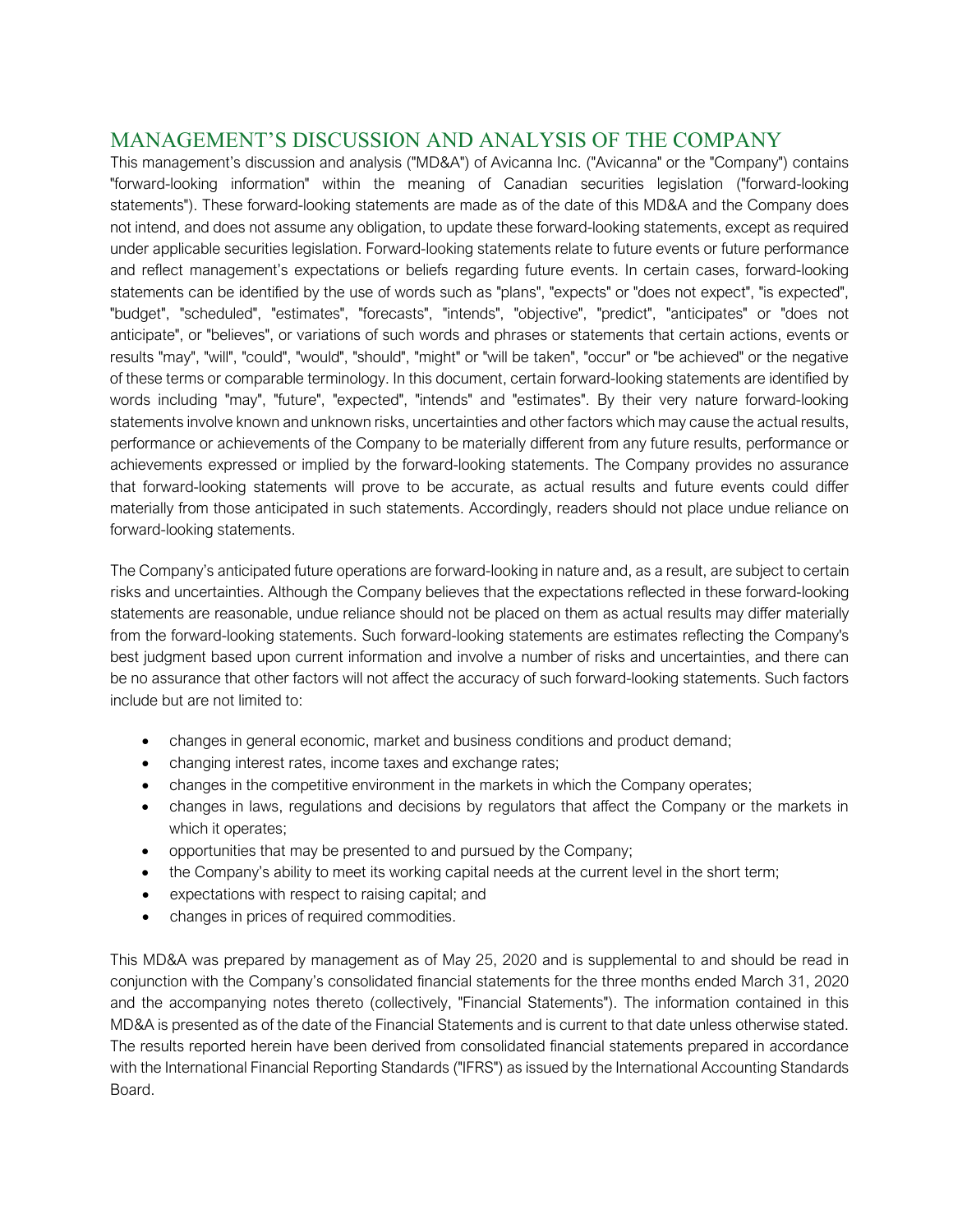

All amounts are expressed in Canadian dollars unless otherwise noted.

This MD&A is intended to assist the reader in better understanding operations and key financial results as of the date of this report. The Financial Statements and this MD&A have been reviewed and approved by the Company's Board of Directors on May 25, 2020.

The Company does not, directly or indirectly, have any business operations in jurisdictions where cannabis is not federally legal, such as the United States.

# OUR BUSINESS

Since inception, Avicanna has developed, optimized, and commercialized advanced cannabinoid products for strictly medical, consumer health and pharmaceutical use. The Company has formed research strategic partnerships with top academic and clinical research institutions including its laboratories at the Johnson and Johnson Innovation centre, JLABS @ Toronto, and through partnership with the University of Toronto, both of which operate under Cannabis Research Licences issued by Health Canada. Avicanna's dedication to research in conjunction with our partnerships has allowed the Company to commence clinical trials, develop and launch a complete line of derma-cosmetic products, and commence initial testing of its phyto-therapeutic products with a planned commercial launch in the current fiscal year. In addition, the Company acquired a majority position in two cultivation assets in Colombia as a part of its vertical integration strategy to ensure quality, consistency, and low-cost input materials. As of March 31, 2020, the Company had 480,000 square feet of cultivation capacity with production capacity of over 30,000 kg of biomass per year.

The Company's common shares are publicly traded on the Toronto Stock Exchange a R&D issuer (the "TSX") under the ticker symbol "AVCN" and on the OTCQX in the United States under the ticker symbol "AVCNF", and on the Frankfurt Stock Exchange in Germany under the ticker symbol "0NN".

# Quarterly Highlights Q1 – 2020

- Early in 2020, the Company reacted immediately to the COVID-19 crisis and initiated several cost cutting and optimization initiatives to ensure that it directed its resources to its strategic and commercial, revenue-focused activities. These measures resulted in operating expenditures decreasing by approximately 45% from Q4 2019 to Q1 2020. In addition, the Company reduced its headcount by approximately 70 persons in the quarter, which represented approximately 30% of the overall global headcount. Furthermore, management reduced their pay by approximately 30% in an effort to conserve cash and resources. This, coupled with the completion of capex-heavy projects, significantly reduced the company's cash burn rate. In addition, our minority partners in our cultivation subsidiaries, Santa Marta Golden Hemp S.A.S. ("SMGH") and Sativa Nativa S.A.S. ("Sativa Nativa"), contribute their portion of capital on an ongoing basis. As such the Company does not carry full cash burden of operations or capital expenditures.
- In parallel with the cost cutting initiatives, the Company's commercial preparations and initiatives continue to progress and saw growth in its revenue by approximately 112% over the fourth quarter of 2019. The Company is expecting revenues to continue to increase through fiscal 2020 putting it in the position to generate positive cash flow by the end of 2020.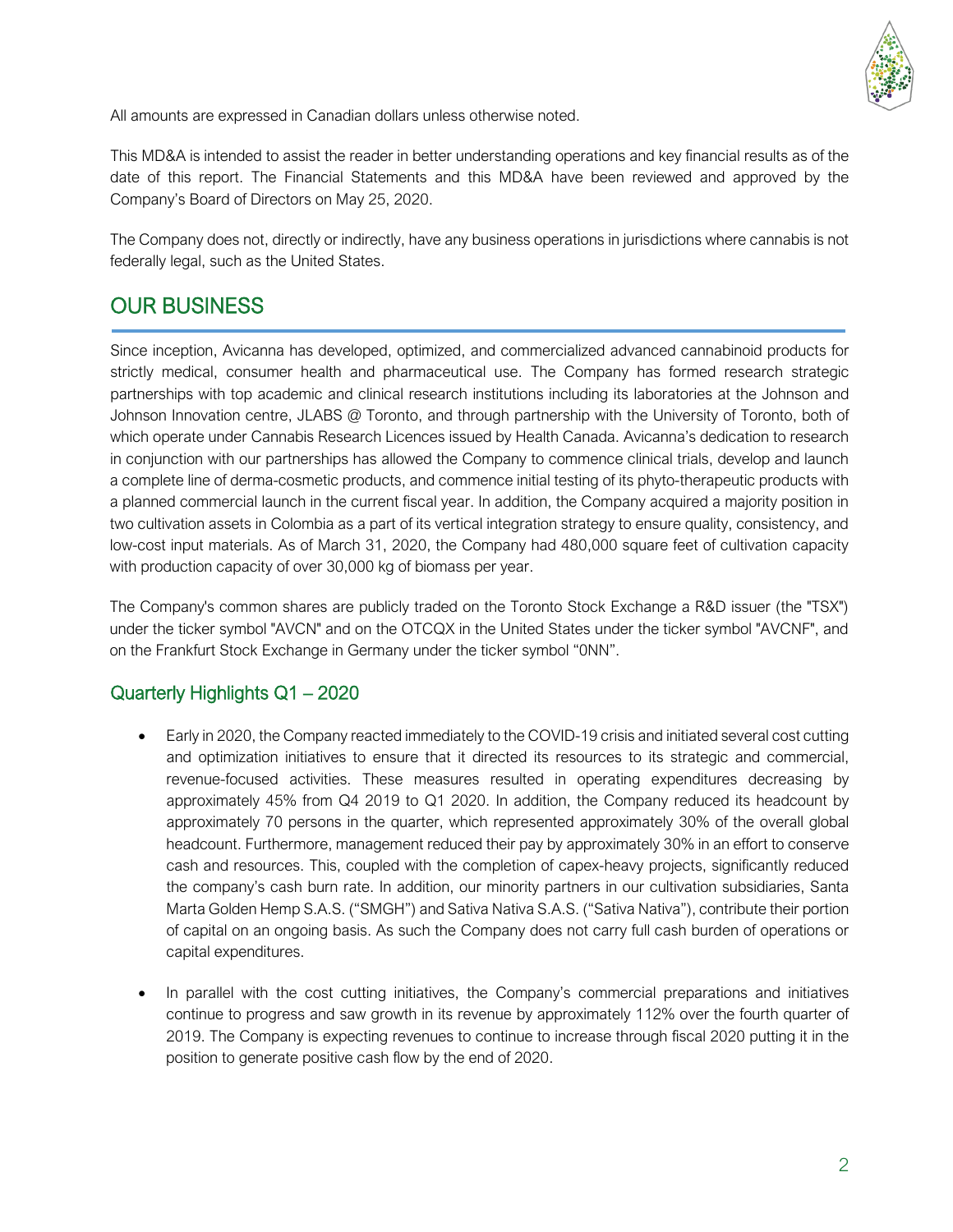

- While we saw a steep decline in API market prices and demand, our optimization efforts in our agricultural projects, including cultivation and extraction processes, continue to demonstrate global competitiveness. We are anticipating that the efforts during the quarter will lead to an overall reduction in cost per gram of dry flower of \$0.05, which will be realized in the second quarter of 2020.
- In January 2020, the Company entered into an agreement, whereby its Rho Phyto™ and Pura Earth™ product lines will be offered on the Medical Cannabis by Shoppers Drug Mart online platform. This marked a tremendous milestone for the Company, validating its research-driven approach to its product line. The initial products, which include oil drops, sublingual sprays and topical applications, are now approved by Health Canada for launch and the Company expects to have the products available to the medical community in the beginning of the third quarter of 2020. The advanced non-inhalation product line will be positioned as the new standard of advanced medical solutions for the Canadian medical community.
- In January and February 2020, the Company received positive results from the three cosmetic clinical studies of its Pura Earth line of products targeted at cosmetic factors associated with aging, acne-prone skin, and eczema-prone skin. The Company is one of the select few entities to complete initial trials on a line of derma-cosmetic products.
- In January 2020, the Company closed a non-brokered private placement for approximately \$2.06 million pursuant to which the Company issued 822,721 units at a price of \$2.50, which represented a premium to market.
- In February 2020, the Company announced that it ranked highest amongst global cannabis companies in the SAM Corporate Sustainability Assessment ("CSA"), a sustainability index that has become the basis for numerous S&P Global ESG indices and showcases the sustainability performance of some of the world's largest companies.
- In February 2020, the Company entered into an import and distribution agreement with Cannvalate Pty Ltd. ("Cannvalate") to supply its Rho Phyto advanced medical cannabis products to patients under the Australian Therapeutic Goods Administration Special Access Scheme, as well as cannabis active pharmaceutical ingredients ("APIs"). The Company also agreed to supply Cannvalate with a line of advanced cannabinoid phyto-therapeutic products on a white-labelled basis.

# Subsequent to the Quarter

- In April 2020, at the height of the COVID-19 pandemic, the Company closed a non-brokered private placement for \$2.56 million, issuing 3,200,000 units at a price of \$0.80 per unit. The financing primarily included strategic partners, including Tasly International Capital Limited, a division of Tasly Holding Group Co., Ltd., a large healthcare and pharmaceutical group in China.
- In April 2020, through its Avesta Genetica genetics and seed division, SMGH completed the first known industrial scale seed harvest in Colombia which included approximately 80 million premium and feminized cannabigerol ("CBG") dominant seeds. The seeds have been tested for germination and attained feminization rates of 99%, which are deemed premium within the global seed market. The seeds will be utilized for local production, sales and exports.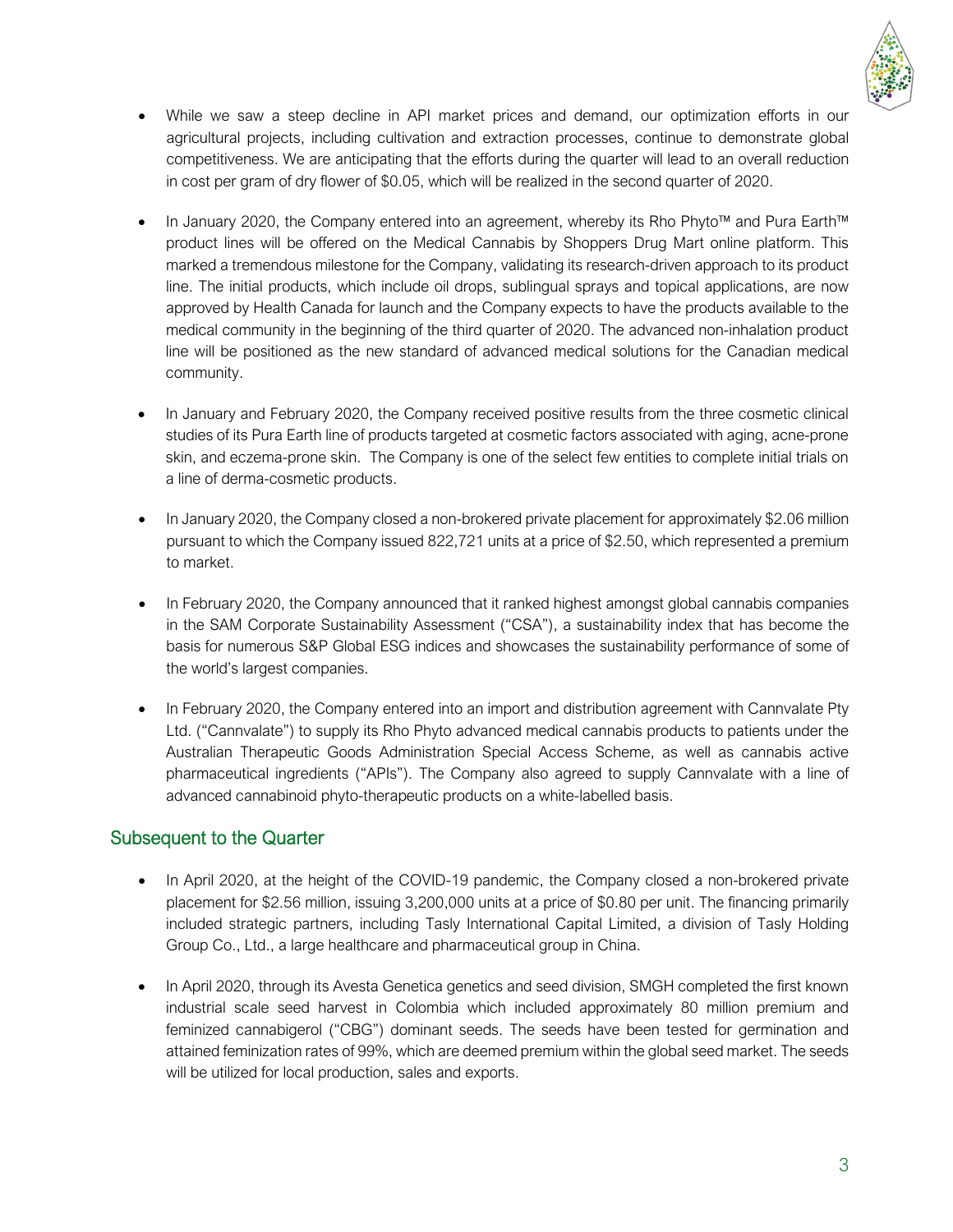

- In May 2020, the Company was approved by Colombian government for the first ever export of hemp seeds (genetics) through SMGH in Santa Marta, Colombia. This export was authorized with support from the Colombian ministries of justice and agriculture.
- In May 2020, the Company entered into a strategic manufacturing and intellectual property ("IP") licensing agreement with MediPharm Labs Inc. ("MediPharm") involving licensed production, domestic and international distribution and intellectual property licensing. Under the terms of the agreement, MediPharm will use the specialized contract manufacturing capabilities resident at its state-of-the-art Canadian production facility to produce Avicanna's advanced Rho Phyto medical cannabis products and Pura Earth topicals under license for commercial sales through Medical Cannabis by Shoppers. The partnership provides Avicanna with a commercial pathway to Canadian and international sales, as well as pharmaceutical manufacturing of its products destined for clinical development with its Canadian clinical partners. Additionally, Avicanna will grant MediPharm a license to use proprietary Avicanna formulations to develop additional MediPharm Labs and white label branded products for the domestic and international market. MediPharm has proven expertise in product development and will leverage its in-house sensory testing, processing and packaging capabilities to manufacture finished products using these formulations. MediPharm Labs' pharmaceutical and GMP-certified capabilities and international supply chain expertise will be deployed to produce and deliver the proprietary finished products to partners worldwide.

# RESEARCH AND DEVELOPMENT ACTIVITIES

The Company's research and development activities over the past 4 years have been focused on the development and optimization of cannabinoid formulations and delivery methods for various product types. These include consumer derma-cosmetics, medical cannabis lines and pharmaceutical development activities. Avicanna has commercialized several of its products from the research and development stage. In addition, the Company is committed to further developing and optimizing formulations to create products that will better address patient needs. Furthermore, Avicanna is dedicated to completing clinical research and real world evidence trials ("RWET").

Avicanna's Rho Phyto formulations were submitted in early January 2020 to Health Canada. The sixty (60) day notification period was met and products were approved for commercialization in Canada. Rho Phyto formulations include oil drops (advantage D 50, advantage D 20-5), sublingual sprays (advanced S 40-2, advanced S 20-10), capsules (advanced C 25-1, advanced C 5-2) and topicals (cream TC 10 and TC 10-2, gel TG 10 and TG 10-2). All products were reassessed for stability and pharmacokinetic profiles at the University of Toronto to ensure that they meet the Company's quality standards. Rho Phyto will be launched on the Medical Cannabis by Shoppers Drug Mart platform in the initial part of the third quarter of 2020; the technical transfer for the production of these products at MediPharm in Ontario has commenced to meet the expected launch date. In addition, Avicanna is partnering with academic institutions and hospitals to conduct RWET on the formulations underlying its Rho Phyto product line. Avicanna continues to explore novel product delivery forms with varying cannabinoid profiles for potential launch in the future.

Completion of studies at the University of Toronto, Faculty of Dentistry, provided guidance on the development of our oral care product pipeline and facilitated discussions for a potential joint venture. Further product pipeline development was delayed due to COVID-19.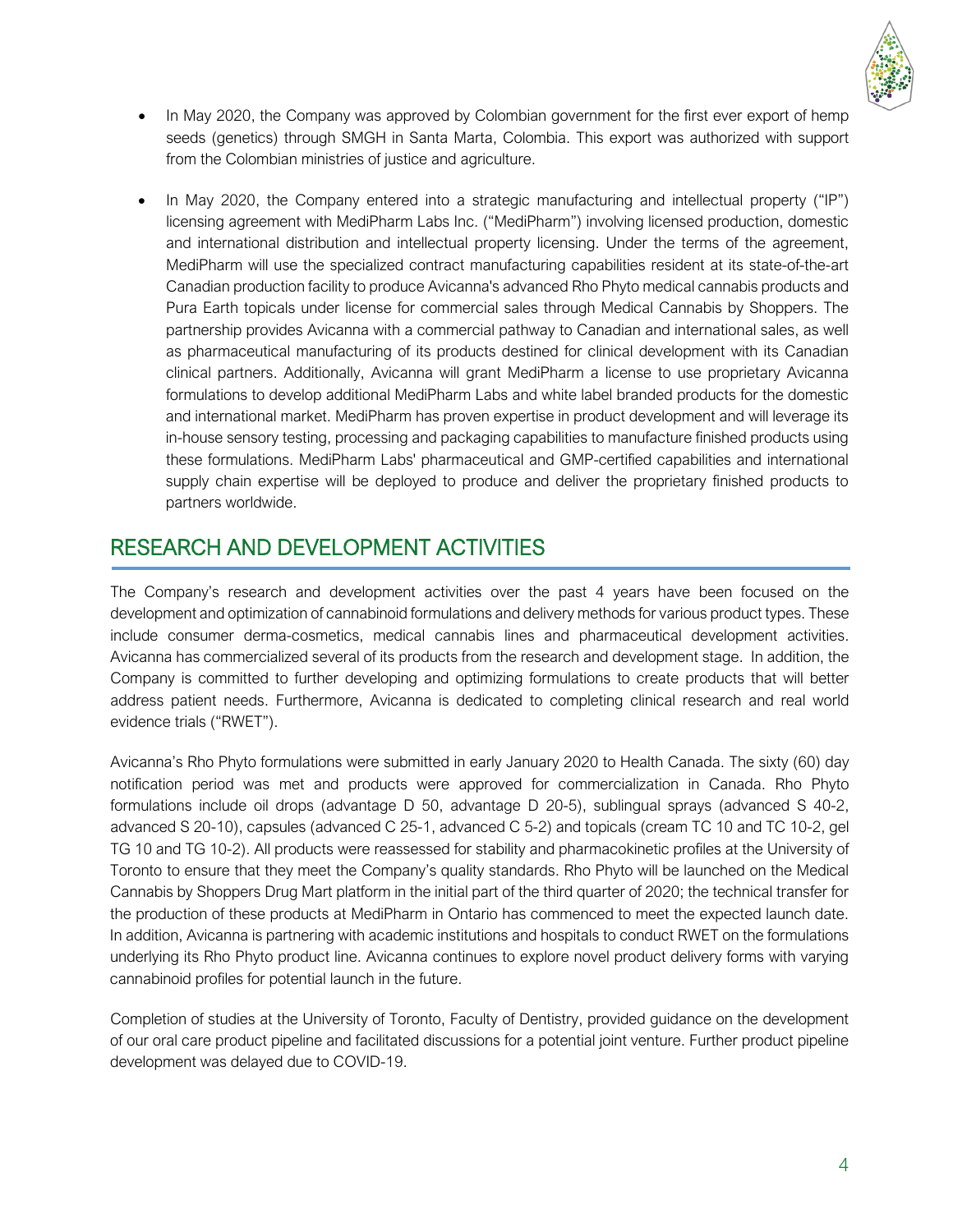

Our partnership continues with the Dr. Christine Allen Research Group ("CARG") at the Leslie Dan Faculty of Pharmacy at the University of Toronto. CARG evaluated the pharmacokinetic profiles of Avicanna's products in preparation for Canadian commercialization. In addition, the Company and CARG continue to develop novel delivery forms for cannabinoids including solid lipid nanoparticles. During Q1, the Avicanna-CARG team began final development of a novel analytical method that will increase detection of cannabinoids and their metabolites. Furthermore, novel delivery forms and cannabinoid ratios will be further optimized for particular therapeutic indications and evaluated in pre-clinical models for efficacy.

At the University of Guelph, Dr. Jibran Khokhar completed the development of an animal model for nicotine addiction. With this development, Dr. Khokhar is ready to study various cannabinoid ratios and delivery forms for their efficacy in decreasing withdrawal symptoms in nicotine dependent animals. The timelines for this study are being adjusted in accordance with research regulations during COVID 19.

Technical transfer of Avicanna's CBD cream to Altea Farmaceutica S.A.S. was completed, and a pilot batch of the pharmaceutical product produced during Q4 2019 continues to be tested for physical, chemical and safety testing The results of the testing will be included in the CTA filing to Health Canada for clinical protocols of the Phase 2/3 trial on epidermolysis bullosa, which will be conducted with the Hospital for Sick Children in Toronto.

The prevalence study for neuropathic pain in patients with Sickle Cell Disease ("SCD") at the University of the West Indies ("UWI") in Jamaica commenced in Q4 2019. At the end of Q1 2020, a total of 257 patients were screened for the study. Due to COVID-19, patients were no longer recruited and the UWI SCD team started their review of the data collected. Although the recruitment ended early, it is the largest prevalence study to be completed for neuropathic pain in SCD. The data is expected to provide sufficient evidence of neuropathic pain in the Jamaican SCD population with a sufficient sample size for the prevalence study allowing the Company and UWI to progress to the intervention study. The intervention study will use one of Avicanna's Rho Phyto products (sublingual spray). Abstracts for conferences and publications are currently in preparation from the prevalence study. Commencement of the intervention study will depend on the current state of COVID-19 restrictions in Jamaica.

Pursuant to various research and development agreements, as further described in this MD&A, Avicanna is currently testing additional products to support their applications with research-backed data. Research and development activities also include plant biology projects related to breeding and genetic optimization conducted in Colombia These have yielded significant expression of rare cannabinoids such as cannabigerol ("CBG"), and extraction and isolation efficiencies, including the isolation of rare and unidentified cannabinoids.

Below is a summary to date of the expenditures related to research and development activities inclusive of fees related to partnerships, consulting, supplies and capital expenditures.

|                                       | For the quarter ending<br>March 31, 2020 | For the quarter ending<br>March 31, 2019 |
|---------------------------------------|------------------------------------------|------------------------------------------|
| Research and development expenditures | 28.808                                   | 118.066                                  |
| <b>Total Expenditures</b>             | 28.808                                   | 118.066                                  |

A large portion of Avicanna's research and development expenditures include fees for partnerships, namely, University of Toronto Faculty of Pharmacy ("U of T Pharmacy"), CAIMED, the University of the West Indies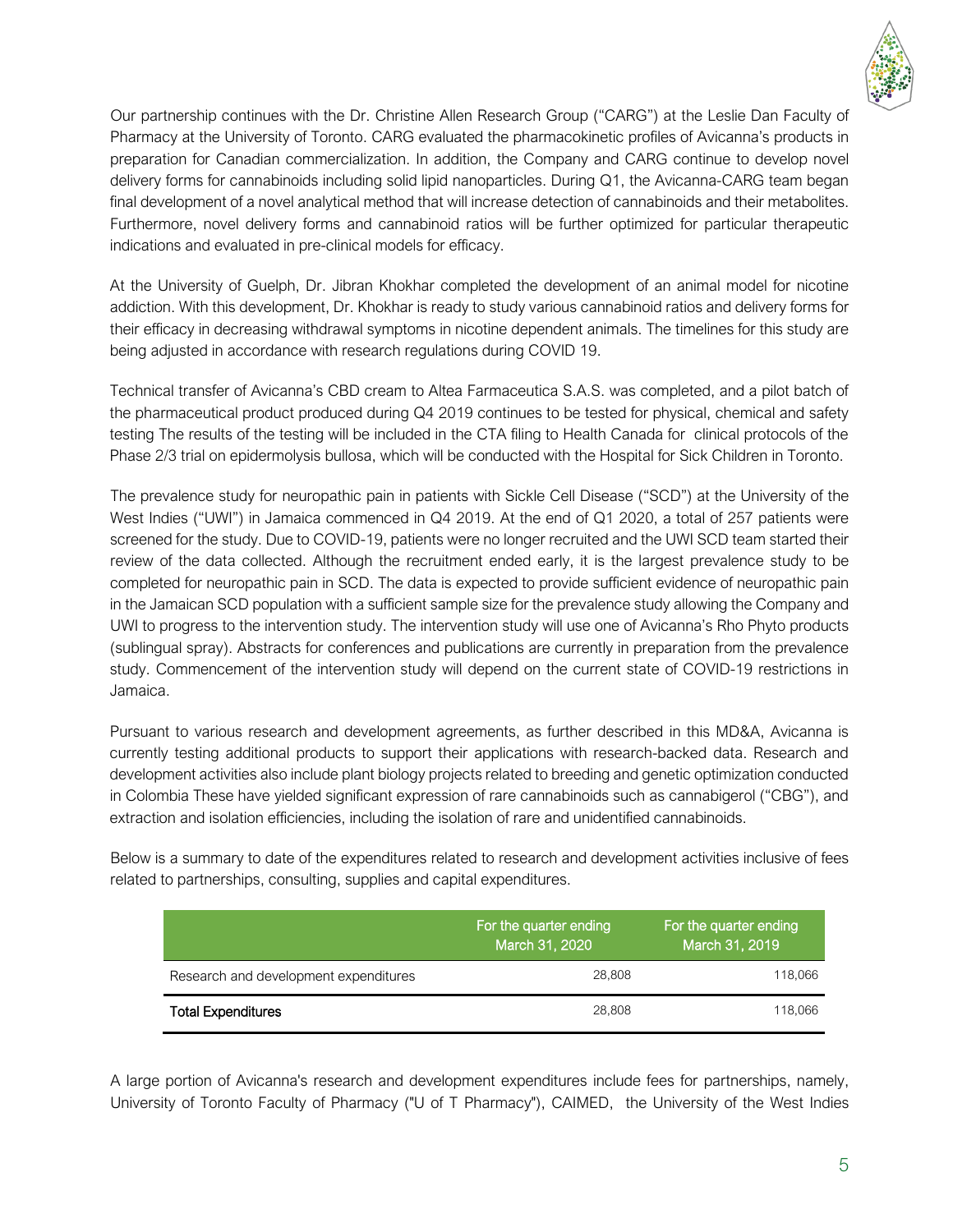

("UWI"), and the University of Guelph ("U of Guelph"). Additional research and development expenditures include laboratory supplies, materials and equipment, and consulting fees.

The following table breaks down Avicanna's research partnerships and outlines the current status, the total budget under the applicable agreement and costs remaining over the term of the agreement.

| Partner                                                                                   | <b>Current Activities</b>                                                                                                                                                                                                                           | <b>Total Budget</b> | Costs Expended as at<br>March 31, 2020 | <b>Remaining Expenditures</b> |
|-------------------------------------------------------------------------------------------|-----------------------------------------------------------------------------------------------------------------------------------------------------------------------------------------------------------------------------------------------------|---------------------|----------------------------------------|-------------------------------|
| U of T Pharmacy<br>Sponsored<br>Research and<br>Collaboration<br><b>Agreement Revised</b> | Ongoing analysis of several<br>pharmaceutical formulations under<br>development.<br>Preclinical evaluation of advanced<br>formulations and optimization<br>Development of nanoparticles and<br>microparticles based pharmaceutical<br>applications. | 1,661,069           | 549,529                                | 1,111,540                     |
| <b>CAIMED</b><br>Framework<br>Agreement                                                   | Cosmetic trials completed.                                                                                                                                                                                                                          | 192,007             | 42,000                                 | 150,007                       |
| <b>SickKids</b>                                                                           | Pre-Clinical Trial Application<br>submission meeting completed. CTA<br>to be submitted Q1 2020.                                                                                                                                                     | 312,000             |                                        | 312,000                       |
| <b>UWI Services</b><br>Agreement                                                          | Ethics approval obtained and<br>prevalence study underway.                                                                                                                                                                                          | 110,000             | 55,000                                 | 55,000                        |
|                                                                                           | Trial protocol is expected to be<br>completed by year end.                                                                                                                                                                                          | 13,000              |                                        | 13,000                        |
| U of T Dentistry<br>Service Agreement                                                     | Study results provided and future<br>study protocols being drafted.                                                                                                                                                                                 | 114,748             | 114,748                                |                               |
| University of<br>Guelph<br>(Agricultural<br>Agreement)                                    | DNA analysis of all Avicanna's<br>genetics have been completed and<br>utilized for breeding. Polyploids<br>project is pending import and export<br>approvals of seeds.                                                                              | 59,360              |                                        | 59,360                        |
| University of<br>Guelph (Psychiatry<br>Agreement)                                         | Trial protocols established for<br>research on cannabinoid use for<br>addictions                                                                                                                                                                    | 300,000             |                                        | 300,000                       |
| Totals                                                                                    |                                                                                                                                                                                                                                                     | 2,762,184           | 761,277                                | 2,000,907                     |

#### **Pharmaceuticals**

Avicanna's pharmaceutical products follow the traditional drug discovery and development process for submission to the applicable governmental agencies, such as Health Canada, and the FDA, of a drug application for approval and market authorization. Avicanna's pharmaceutical products use only plant-derived cannabinoid extracts, purified cannabinoids, including distillates and isolate ("Extracts"). The Company's using purified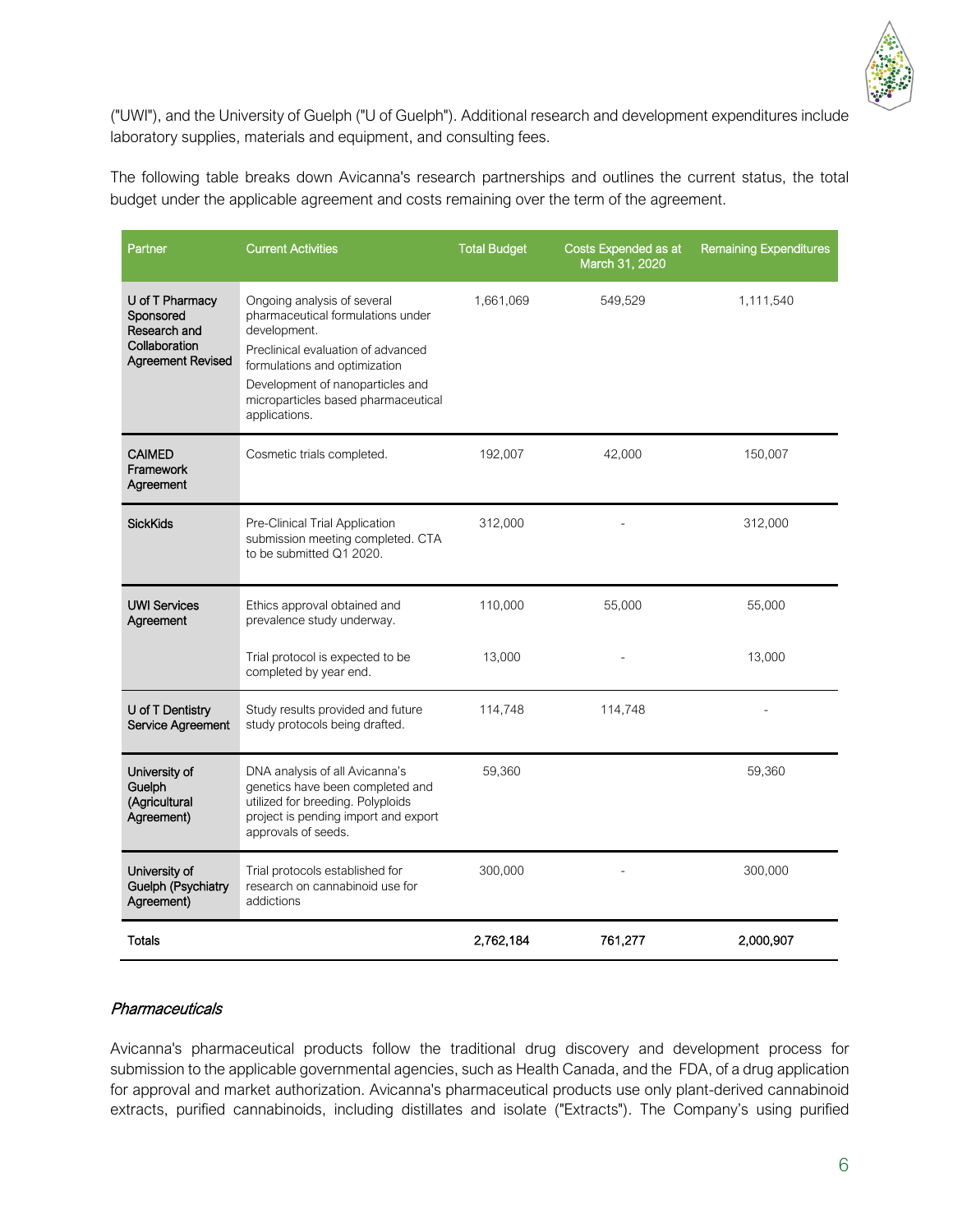

cannabinoids and whole plant extracts produced by its subsidiaries in Colombia in the pharmaceutical products it is both clinically developing and offering.

Avicanna's initial pipeline of pharmaceutical products will address neurology, dermatology, oncology, psychiatry and pain. The neurology products are intended to treat neurological disorders, such as epilepsy and multiple sclerosis. The dermatology products are meant to be applied on the surface of the skin to address various skin conditions, including acne, eczema and epidermolysis bullosa. The products developed to address pain, both through oral and topical administration, are intended to combat a wide range of pain conditions, including but not limited to, chronic pain, neuropathic pain, and pain resulting from inflammatory and joint disorders.

The following medical documents have been submitted, or are being prepared for submission in Canada, U.S., Jamaica and Colombia.

| <b>Medical Documents</b>                                 | <b>Entity</b>                             | <b>Description</b>                                                                                                                                                                                                                         | <b>Submission Date</b>                                   |
|----------------------------------------------------------|-------------------------------------------|--------------------------------------------------------------------------------------------------------------------------------------------------------------------------------------------------------------------------------------------|----------------------------------------------------------|
| CTA for Epidermolysis Bullosa                            | Health Canada                             | CTA for Phase II/III trial for 3%<br>CBD cream for Epidermolysis<br><b>Bullosa</b>                                                                                                                                                         | Q2 2020 (amended from Q1<br>2020 due to COVID 19 delays) |
| <b>IND for Epidermolysis Bullosa</b>                     | <b>FDA</b>                                | Phase III<br>trials for<br><b>IND</b><br>for<br>Epidermolysis Bullosa                                                                                                                                                                      | Q3 2020                                                  |
| <b>CTA for Neuropathic Pain</b>                          | Jamaican Ministry of Health &<br>Wellness | CTA for Phase II trial for Sickle<br>Disease<br>Patients<br>Cell<br>with<br>Neuropathic Pain                                                                                                                                               | Q2 2020                                                  |
| Pain<br>Chronic<br><b>Dossier</b><br>(Phytotherapeutics) | <b>INVIMA</b>                             | Pharmacological<br>evaluation<br><b>INVIMA</b><br>where<br>request<br>determines if the<br>information<br>alleged to support safety and<br>efficacy is sufficient for the<br>requested medical indication<br>regarding our Phyto products. | Q4 2020                                                  |

The following table outlines the products currently in Avicanna's pipeline, the specific indication, the applicable partner, current status and anticipated budget:

| Product    | Indication                                         | <b>Description</b>                                                                                            | <b>Current Status</b>                                                                                                                                                                                                                                                                           | Anticipated<br><b>Budget</b> | Costs Expended as at<br>December 31, 2019 |
|------------|----------------------------------------------------|---------------------------------------------------------------------------------------------------------------|-------------------------------------------------------------------------------------------------------------------------------------------------------------------------------------------------------------------------------------------------------------------------------------------------|------------------------------|-------------------------------------------|
| AVCN583601 | Dermatology $-$<br>Epidermolysis<br><b>Bullosa</b> | Topical product<br>containing CBD for<br>dermatological<br>indications intended to<br>be a prescription drug. | Completed animal<br>pharmacokinetics and<br>toxicology studies and had a<br>Pre-CTA meeting with Health<br>Canada for a phase II/III<br>study. Due to COVID-19 we<br>expect delays in the start of<br>the clinical trial at Sick Kids.<br>Anticipated start will be the<br>second half of 2020. | 312.000                      |                                           |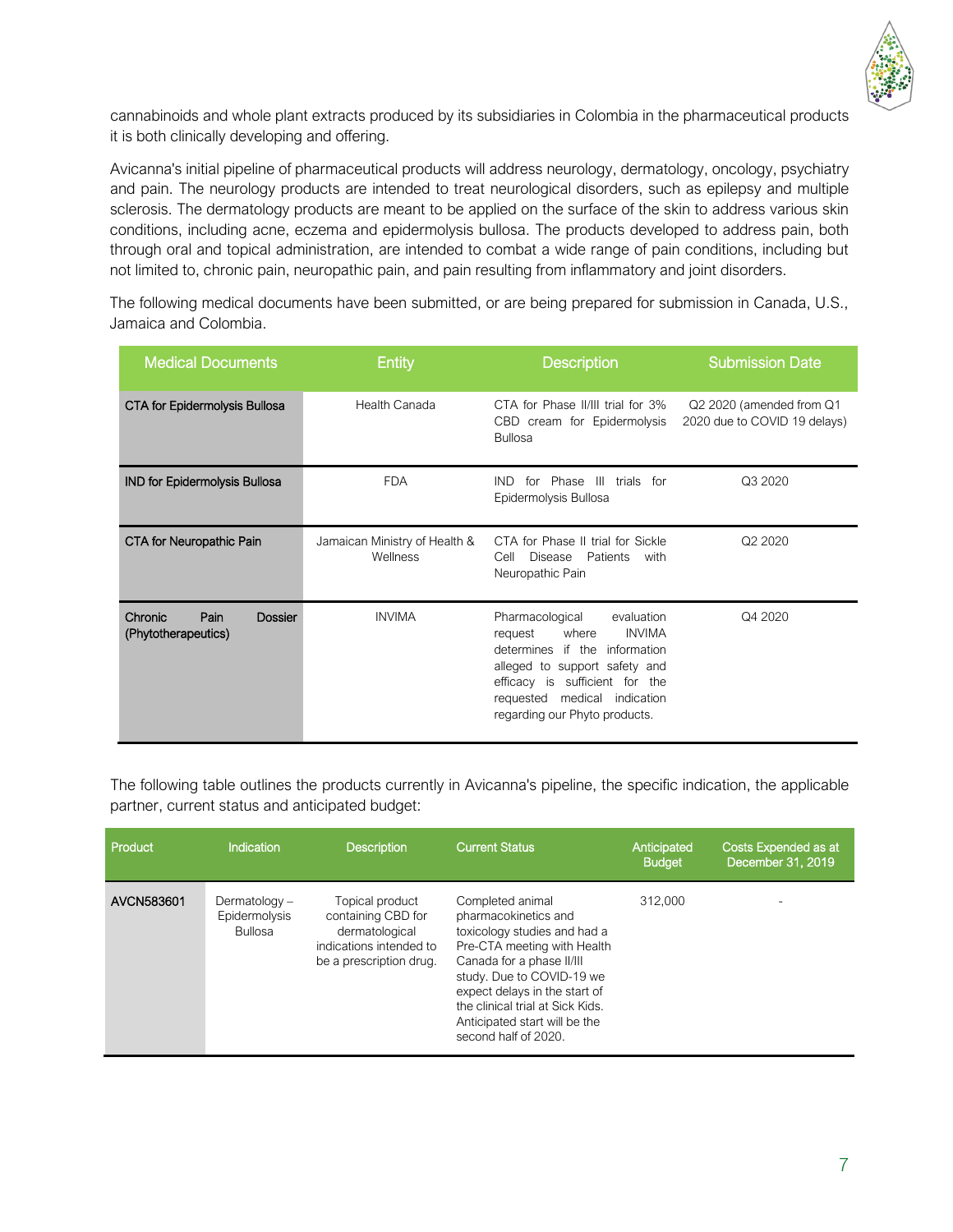

| AVCN319301 | Neuropathic<br>Pain in SCD | Prevalence study completed<br>during the current quarter.<br>The intervention study<br>anticipated start date is<br>delayed by COVID-19 to Q4<br>2020. | <b>TBD</b> |                          |  |
|------------|----------------------------|--------------------------------------------------------------------------------------------------------------------------------------------------------|------------|--------------------------|--|
| Total      |                            |                                                                                                                                                        | 312,000    | $\overline{\phantom{0}}$ |  |

#### Real World Evidence Trials

Avicanna is partnering with academic institutions and hospitals to conduct RWET on its Rho Phyto product line to be exclusively available at Medical Cannabis by Shoppers. The RWET will evaluate the efficacy of Rho Phyto Products on specific therapeutic indications and patient populations. Data derived from RWET is a component of an overarching imperative of minimizing risk and maximizing efficacy from industry-leading research and development. The data will also be utilized in optimization of formulations, prioritization of pharmaceutical trials and educational materials for the medical community. The Rho Phyto products including capsules, sublingual sprays, topical creams and oral drops are designed for inflammatory dermatological conditions, several neurological conditions, chronic pain and palliative oncological care.

The first RWET study to be completed with the Rho Phyto products will be in collaboration with Dr. Hance Clarke at Toronto General Hospital (University Health Network). Two varying concentrations of Rho Phyto soft-gel capsules will be used in a pilot randomized controlled trial evaluating the feasibility of conducting a double-blind, randomized, placebo-controlled clinical trial for the use of oral cannabinoids for opioid-sparing and pain reduction in patients using opioids for chronic pain management. Additionally, the study will evaluate whether oral cannabinoids can reduce daily opioid dose and decrease pain interference compared to placebo in patients using opioids for chronic pain. An investigational brochure was developed for the Rho Phyto products that will be used in this trial. Further development of RWET will occur in Q2 2020 in anticipation of product launch including pain related to inflammatory bowel disorder and cognition and balance in Parkinson's disease.

The following table provides a summary of the current stage of clinical development for each indication that the company is targeting across its platform:

| <b>All Clinical Trials</b>                            | Pre-Clinical | Protocol<br>Development | Protocol<br>Established | Ethics<br>Approval      | Clinical<br>Study       |
|-------------------------------------------------------|--------------|-------------------------|-------------------------|-------------------------|-------------------------|
| <b>Cosmetic Trials</b>                                |              |                         |                         |                         |                         |
| <b>Eczema Prone Skin</b>                              |              |                         |                         |                         | Complete                |
| <b>Acne Prone Skin</b>                                |              |                         |                         |                         | Complete                |
| Anti-Aging                                            |              |                         |                         |                         | Complete                |
| <b>Oral Care Mouthwash</b>                            |              |                         |                         |                         |                         |
| Real-World Evidence (RHO Phyto)                       |              |                         |                         |                         |                         |
| <b>Opioid Sparing</b>                                 |              |                         |                         | <b>Pending Approval</b> |                         |
| Pain Related to Inflammatory Bowel Disorder           |              |                         |                         |                         |                         |
| <b>Cognition &amp; Balance in Parkinson's Disease</b> |              |                         |                         |                         |                         |
| <b>Pharmaceutical Trials</b>                          |              |                         |                         |                         |                         |
| Epidermolysis Bullosa*                                |              |                         |                         |                         | <b>Phase II Pending</b> |
| Prevalance of Neuropathic Pain in Sickle Cell Disease |              |                         |                         |                         | <b>Near Completion</b>  |
| Neuropathic Pain in Sickle Cell Disease*              |              |                         |                         |                         |                         |
| Eczema*                                               |              |                         |                         |                         |                         |
| <b>Arthritis</b>                                      |              |                         |                         |                         |                         |

Phase I studies not required for this product; Pending regulatory appro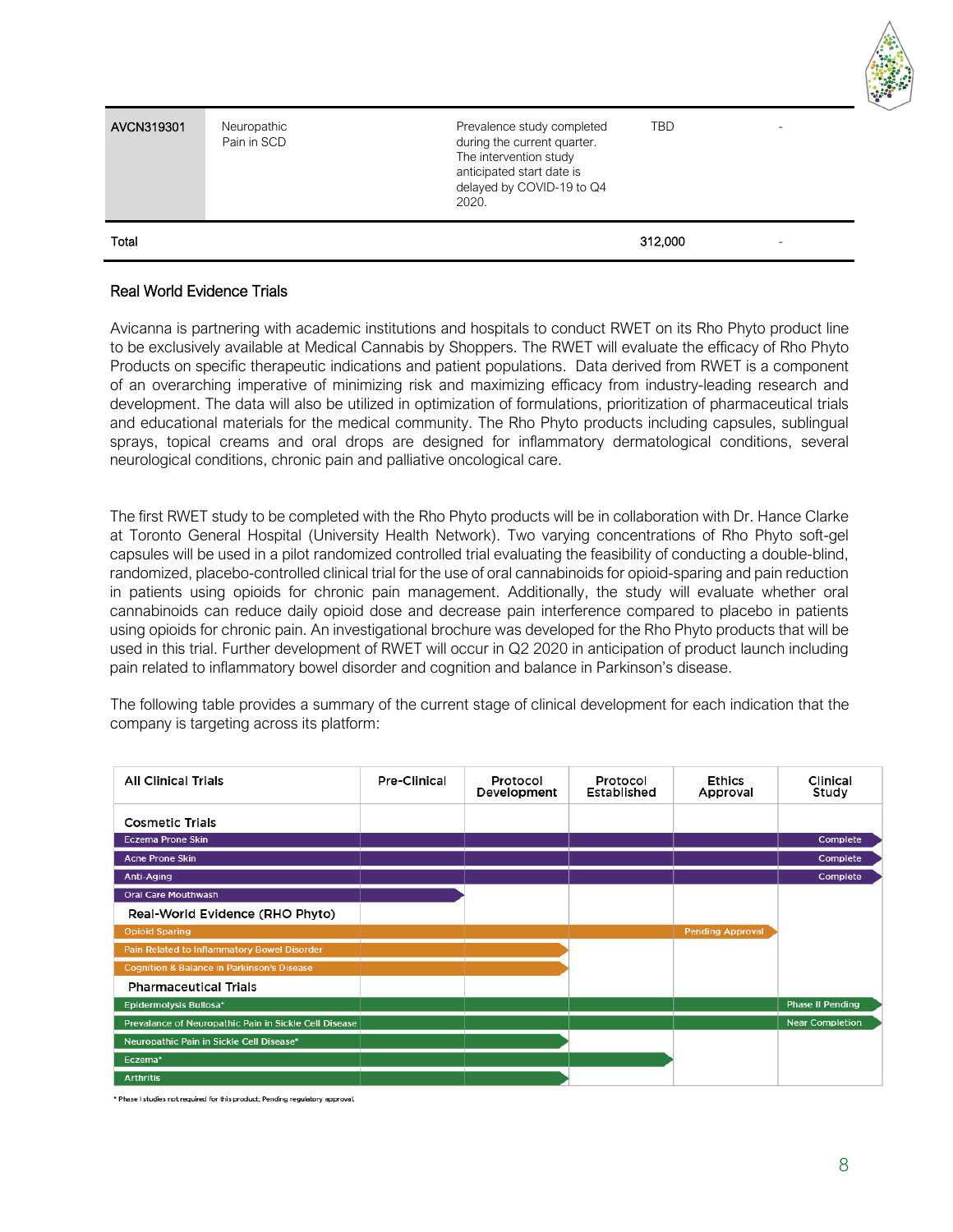

# Phyto-therapeutics – Rho Phyto Line of Products

Avicanna's phyto-therapeutic advanced cannabinoid products contain cannabis plant extracts designed for medical or homeopathic use and are intended to be marketed using the Company's Rho Phyto brand. The legalization of cannabis for medical purposes in several countries and in certain states in the U.S. allows for the production of certain phyto-therapeutic products, such as oil tinctures, creams, capsules and patches in various ratios of tetrahydrocannabinol ("THC") and CBD. The advanced line of products is expected to set the new standard for medical cannabis products. The formulations are designed for higher bioavailability, faster uptake and have followed Avicanna's pharmaceutical R&D process including stability, optimization and pre-clinical analysis. The products are also inhalation free and targeted towards sophisticated users through significant education and training plans the company has in place for the brand launches. To date, each jurisdiction has implemented separate and distinct regulatory environments governing a path to commercializing this product line. We have summarized our path to commercialization in each market that the Company intends to target for 2020.



# Canadian Distribution

In Canada, the Rho Phyto line will be launched exclusively on the Medical Cannabis by Shoppers Drug Mart platform in the third quarter of 2020. Rho Phyto will launch oral delivery forms, including sublingual sprays, oral drops and soft gel capsules, as well as topical creams and gels. Rho Phyto products vary over a range of cannabinoid ratios to provide health care practitioners with flexibility in treatment plans for patients.

Avicanna has partnered with MediPharm to be a non-exclusive manufacturer and suppliers of its Rho Phyto line of products to Medical Cannabis by Shoppers. The Company will commence sales initiatives in the third quarter of 2020 in the Canadian marketplace.

# Colombian Distribution

In Colombia, the Company intends on distributing its Rho Phyto line through a compound pharmacy model known as Formulaciones Magistrales ("FM"). Selling under this model will require that medical professionals prescribe Rho Phyto products for their patients. The prescription will be filled by the Company, on site, at Altea Farmaceutica S.A.S. Initially, the Company anticipated revenue from this model in the second quarter of 2020; however, given COVID-19, the Company has had to extend its launch date to later in 2020.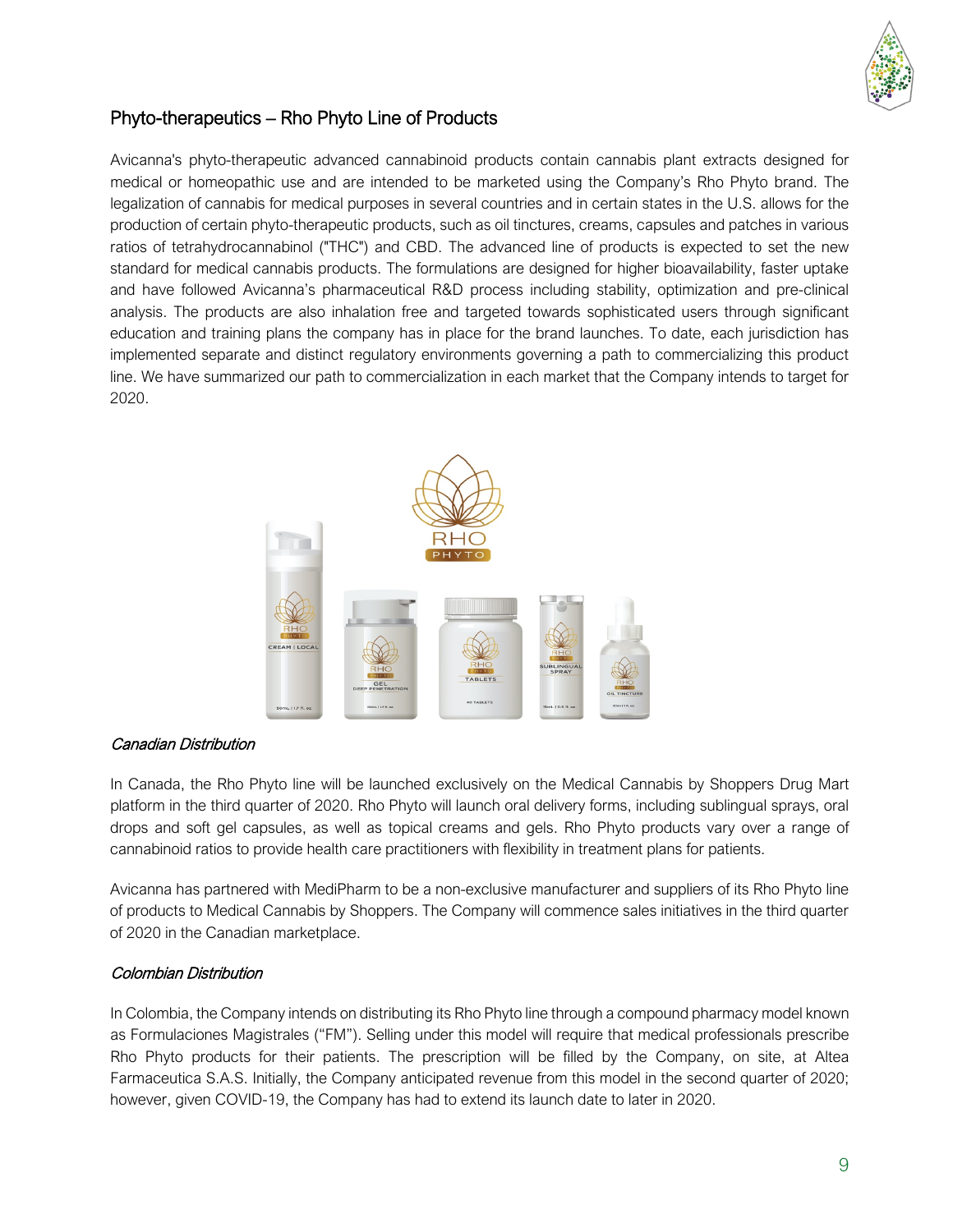

# United Kingdom Distribution

In the United Kingdom ("UK"), the Company will be distributing its Rho Phyto line through its partner, Lyphe Group. Prior to launch, the Company will obtain all required regulatory approvals. The Company is expecting to receive initial orders in the second quarter of 2020 and commence distribution in the third quarter 2020 in the UK market.

# Derma-Cosmetics – Pura Earth Line of Products

Derma-cosmetics are products with a cosmetic purpose, generally topical in nature and designed to achieve a specific aesthetic objective. Avicanna's derma-cosmetic products, Pura Earth, contain CBD isolate and are formulated to maintain and improve the health and beauty of the skin. The Company is focused on high-end cosmetic formulations supported by research data as a way to differentiate its product line from those of its competitors. Avicanna intends to market its derma-cosmetic products using its Pura Earth brand.

Avicanna has developed a line of derma-cosmetics that include beauty treatments, moisture and protection products, and specialized care. They are intended to be marketed under various product names, depending on the particular jurisdiction that may permit their sale. The Company has completed three clinical trials with CAIMED on its derma-cosmetic products evaluating their effectiveness on specific cosmetic endpoints.

The first clinical trial completed by Avicanna evaluated Pura Earth topical cream containing 0.5% cannabidiol and 1% hemp seed oil. The study achieved its primary endpoint of increased skin hydration in people with dry skin. Avicanna's second study evaluated its Pura Earth facial cream containing 0.5% cannabidiol and 0.1% hemp oil on skin hydration and characteristics associated with acne-prone skin. In total, 49 self-assessed oily or acneprone healthy adults had enhanced hydration. Furthermore, a significant decrease in oily skin was evident in a subset of individuals with higher sebum production. Avicanna's third study evaluated the effect of its Pura Earth topical serum containing 1% cannabidiol and apple stem cells on skin characteristics associated with aging. A total of 48 participants were evaluated over a two-month period. The results indicate an enhanced skin hydration effect following application of the cream and after 2 months of use. Additional measures of wrinkle area and volume are currently being analyzed and will be reported at future medical conferences and journal publications. All the clinical trials were completed with no adverse effects requiring discontinuation or medical intervention were reported.

Commercial efforts for the Pura Earth line of products has commenced in the US and the UK. The Company expects to realize sales in both markets in the second half of 2020.

# Intellectual Property

As the Company continues to expand its research and development activities, the expectation is to grow its intellectual property (IP) portfolio through patent applications. As of March 31, 2020, the Company has filed five patent applications in the United States as summarized below.

| <b>Description</b>              | Date of Filing  | <b>Status</b>               |
|---------------------------------|-----------------|-----------------------------|
| Methods of cannabis cultivation | August 15, 2019 | Filed, awaiting examination |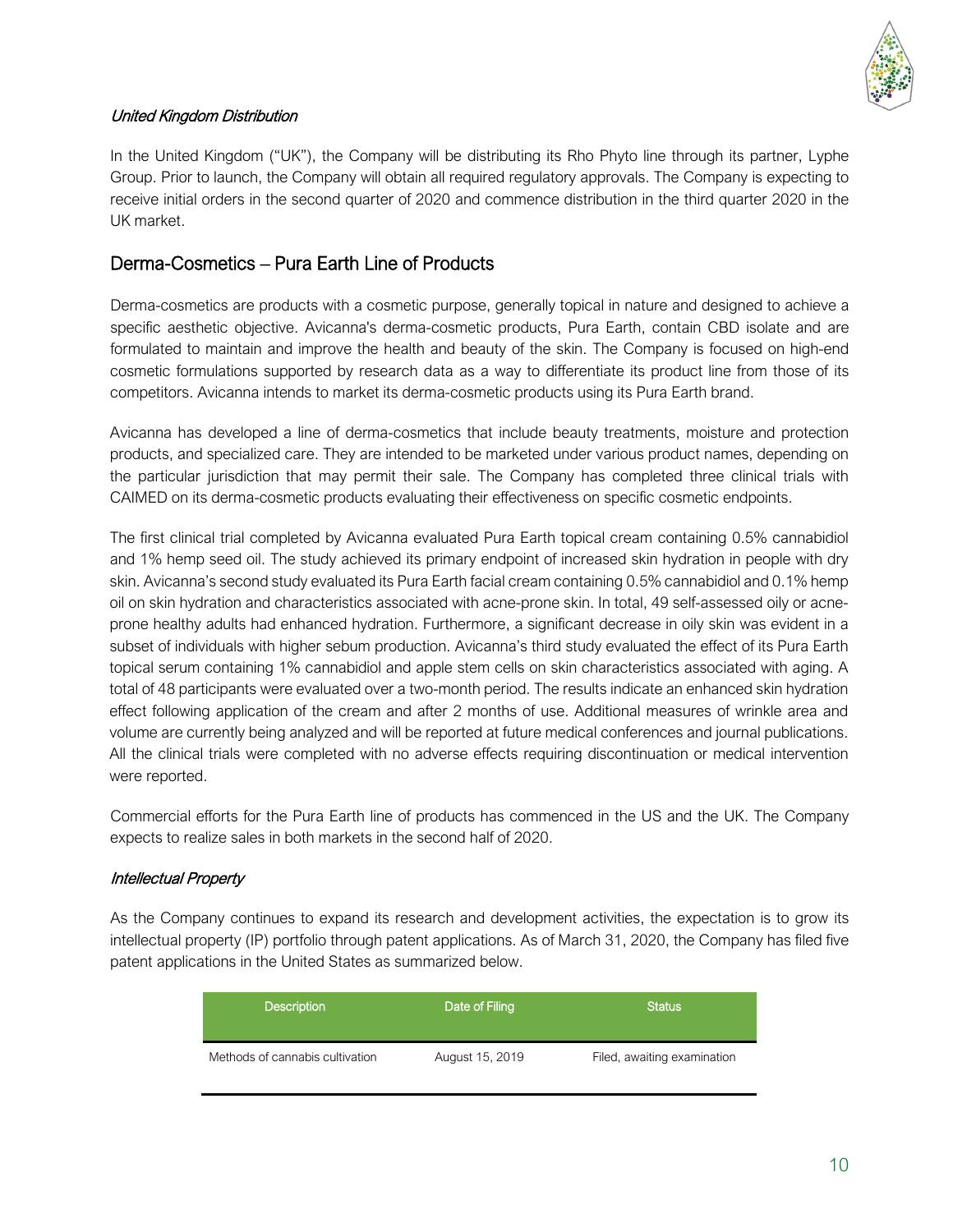

| Oral cannabinoid compositions<br>and methods for treating<br>neuropathic pain | September 5, 2019 | Filed, awaiting examination |
|-------------------------------------------------------------------------------|-------------------|-----------------------------|
| Topical cannabinoid<br>compositions for clear skin                            | October 21, 2019  | Filed, awaiting examination |
| Topical skin care composition<br>and methods for treating<br>eczema           | December 10, 2019 | Filed, awaiting examination |
|                                                                               |                   |                             |

In parallel to the patent protection of novel products and processes, the company also takes necessary steps to protect its trademarks. As of March 31, 2020, the company has submitted 55 trademark applications in Canada, Colombia, the EU, Mexico, Argentina, Australia, South Africa, Japan and the US covering its logos, word marks and design marks.

# CULTIVATION ACTIVITIES

# Cultivation Capacity

The Company's cultivation operations are located in Santa Marta, Colombia. The Company holds controlling interest in two entities, Sativa Nativa and SMGH, that are fully licensed to cultivate, process, extract and sell cannabinoid products and API.

In the first quarter of 2020, the Company's subsidiary, SMGH, continued its indoor, greenhouse and outdoor cultivation at full capacity. It focused on the production of CBD, CBG and THC biomass and seeds. SMGH currently operates cultivation facilities that include 340,000 square feet of shadehouse and outdoor space and 20,000 square feet of customized greenhouse space. SMGH was granted its USDA Organic certifications in the fourth quarter (2019), which the Company considers a key competitive advantage moving forward. The impact of COVID-19 on operations at SMGH was minimal. Local teams at SMGH quickly implemented measures during the pandemic to allow for an industrial scale seed production and processing which was successfully put together during the quarter.

Sativa Nativa currently operates cultivation facilities that include approximately 100,000 square feet of shadehouse and outdoor space and 20,000 square feet of customized greenhouse space. The following table breaks down the current cultivation capacity, by site, for each of Sativa Nativa and SMGH.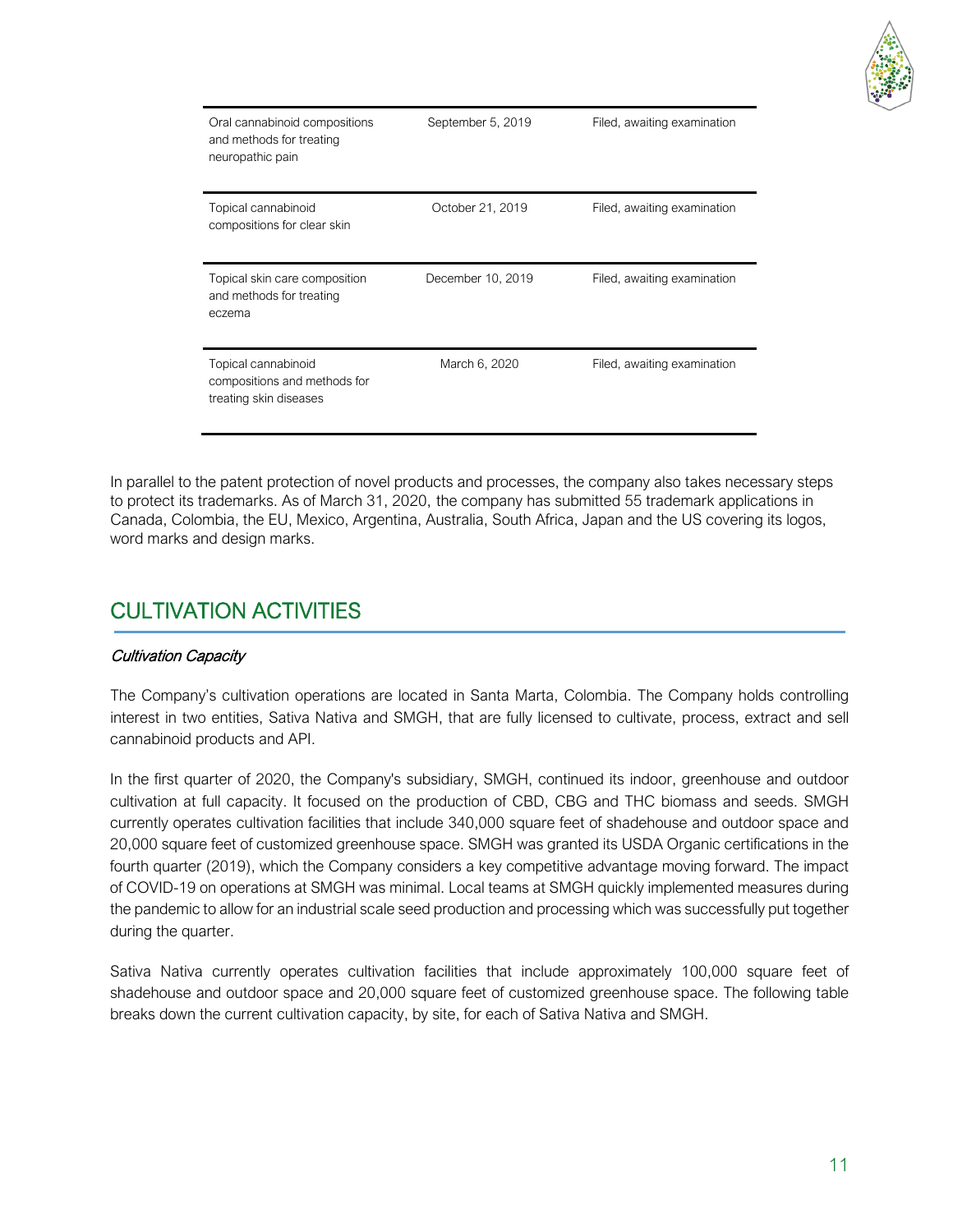

|                                                | For the three months ending<br>March 31, 2020 | For the three months ending<br>December 31, 2019 |
|------------------------------------------------|-----------------------------------------------|--------------------------------------------------|
| <b>SMGH</b>                                    |                                               |                                                  |
| Total square feet                              | 360,000                                       | 360,000                                          |
| Shadehouse                                     | 190,000                                       | 190,000                                          |
| Outdoor                                        | 150,000                                       | 150,000                                          |
| Greenhouse                                     | 20,000                                        | 20,000                                           |
| Annual yield - KGs                             | 26,400                                        | 26,400                                           |
| Cost per gram - dried flower                   | \$0.12                                        | \$0.12                                           |
| Distillate Crystallization Efficiency          | 80%                                           | 80%                                              |
| Extraction capacity - Dried Flower KGs per day | 300                                           | 300                                              |
| Sativa Nativa                                  |                                               |                                                  |
| Total square feet                              | 120,000                                       | 120,000                                          |
| Shadehouse                                     | 50,000                                        | 50,000                                           |
| Outdoor                                        | 50,000                                        | 50,000                                           |
| Greenhouse                                     | 20,000                                        | 20,000                                           |
| Annual yield - KGs                             | 4,500                                         | 4,500                                            |
| Cost per gram - dried flower                   | \$0.11                                        | \$0.12                                           |

#### Avesta Genetica Program

Avesta Genetica ("Avesta") is Avicanna's seed and genetics program based out of SMGH in Santa Marta, Colombia. To date, a total of twenty nine (29) commercial genetics have been registered with the required Colombian authorities. This allows the Company to sell both domestically and internationally utilizing these genetics in its pure form, API, or as an ingredient in one of the Company's products.

The Company was recently approved by the Colombian government for the first ever export of cannabis seeds from Colombia. The export is being initiated to the US for CBG-dominant, feminized seeds with genetics that expresses approximately 17% CBG. These premium feminized seeds have demonstrated in excess of 99% germination and feminization rates, deeming them as premium industrial seeds in the global marketplace. This first industrial scale seed harvest demonstrates the quality and ability of Avicanna's various divisions, its rich genetics catalogue and its ability to establish new commercial revenue streams.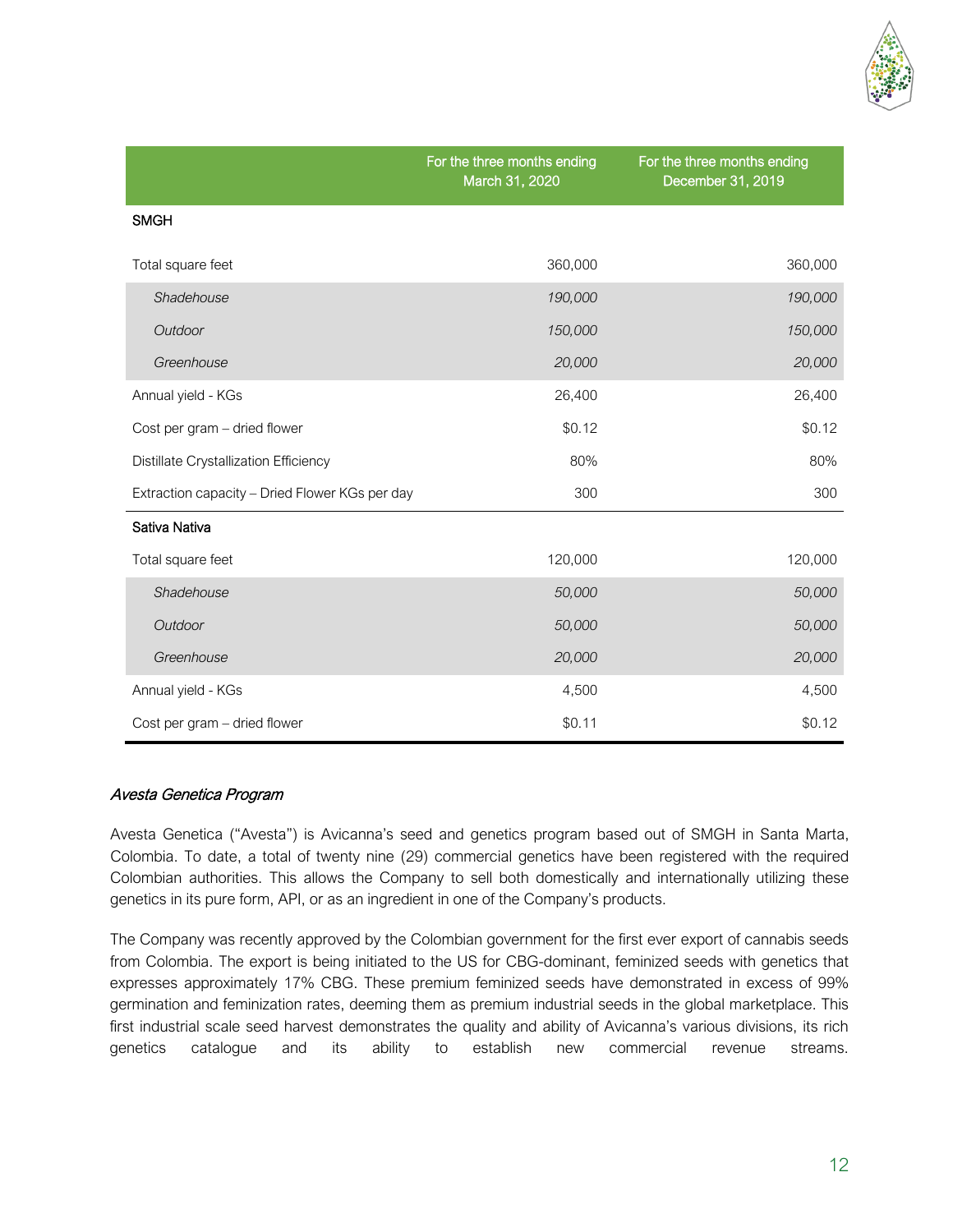

TOTAL EXPENDITURES AS AT MARCH 31, 2020 (\$CDN; Unaudited) Construction in **Progress** Equipment General infrastructure Structures Total Santa Marta Golden Hemp S.A.S 2,656,837 1,591,893 2,879,030 3,009,886 10,137,646 Sativa Nativa S.A.S 2,440,689 12,373,354 67,335 12,440,689 Total Expenditures 5,030,191 1,659,228 2,879,030 3,009,886 12,578,335

The following table provides a summary of the costs incurred on the cultivation facilities to March 31, 2020:

# Impact and Outlook of COVID-19

At the time of writing this MD&A, the World Health Organization has declared the coronavirus disease ("COVID-19") a global pandemic. This pandemic has had far-reaching impact, both socially and economically. Given the impact, the Company has taken certain strategic initiatives as follows:

- Ensure the safety and wellbeing of the Company's employees during this time. Staff across the Company have been required to work from home to protect their health and safety.
- The Company continues to operate. In particular, its cultivation facilities in Santa Marta, Colombia have remained open and operations have been minimally impacted.
- The Company has engaged a third-party advisor to assist with the potential reopening of offices. While a definitive date has not been set to reopen offices, these advisors have been working with management to provide guidance on reopening strategies and actions to ensure employee health and safety.
- Ensure the Company preserves its capital by reducing non-essential operating expenditures, significant reduction in capital expenditures and directing resources towards commercial efforts.
- Focus the Company's efforts and resources on commercial initiatives that will produce immediate revenue.
- The Company's research and development activities were temporarily paused due to the pandemic. However, recently the CARG lab at the University of Toronto has reopened as an essential service.

As the Company has personnel in four different countries, it continues to monitor the pandemic in each respective market and implement strategies that will ensure the health and safety of its staff. To date, the Company has been able to operate effectively while ensuring the health and safety of its staff. Commercial efforts, to date, have been minimally impacted as the Company continue to see commercial traction for its products during the pandemic. While there have been some delays with respect to certain commercial initiatives, the Company has been able to advance these efforts and any delays will be temporary in nature.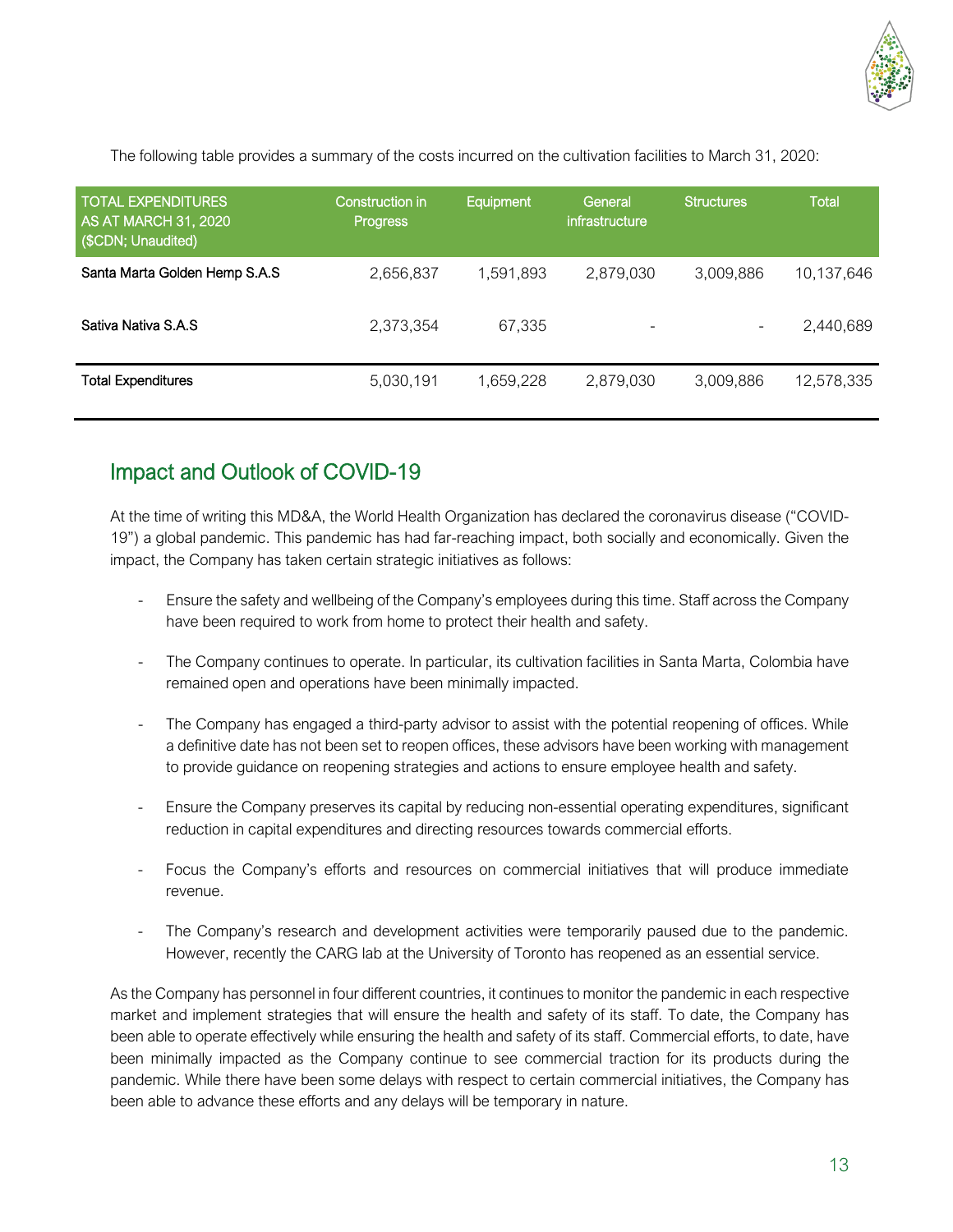

# RESULTS OF OPERATIONS

The following table sets forth consolidated statements of operations, which is expressed in Canadian dollars, except share and per share amounts, for the indicated periods.

| SELECTED OPERATIONAL INFORMATION<br>(\$CDN, except per share amounts;<br>Unadudited) | For the Three Months<br>Ended March 31, 2020 | For the Three Months<br>Ended March 31, 2019 |
|--------------------------------------------------------------------------------------|----------------------------------------------|----------------------------------------------|
|                                                                                      |                                              |                                              |
|                                                                                      | S                                            | \$                                           |
| Revenues                                                                             | 260,903                                      | 24,023                                       |
| Inventory production costs expensed to<br>cost of sales                              | 100,807                                      |                                              |
| Gross margin before undernoted                                                       | 160,096                                      |                                              |
| Fair value changes in biological assets<br>included in inventory sold                | (28, 668)                                    |                                              |
| Unrealized gains/(loss) on changes in<br>FV of Bio assets                            | 1,916,120                                    |                                              |
| Gross Margin                                                                         | 2,047,548                                    | 24,023                                       |
| General and administrative                                                           | 3,185,943                                    | 2,687,206                                    |
| Share-based compensation                                                             | 338,193                                      | 1,044,639                                    |
| Depreciation and amortization                                                        | 509,143                                      | 56,295                                       |
| <b>Total Expenses</b>                                                                | (4,033,278)                                  | (3,788,140)                                  |
| Other income (loss)                                                                  | (123, 806)                                   | (121, 359)                                   |
| Net loss before taxes                                                                | (2,109,536)                                  | (3,885,476)                                  |
| Deferred tax recovery                                                                |                                              |                                              |
| Net loss after taxes                                                                 | (2,109,536)                                  | (3,885,476)                                  |
| Exchange differences                                                                 | (547, 122)                                   | (32, 538)                                    |
|                                                                                      | (2,656,658)                                  | (3,918,014)                                  |
| Weighted average number of Common<br>Shares outstanding - basic and diluted          | 22,970,463                                   | 15,885,863                                   |
| Loss per share - basic and diluted                                                   | (0.12)<br>\$                                 | \$<br>(0.25)                                 |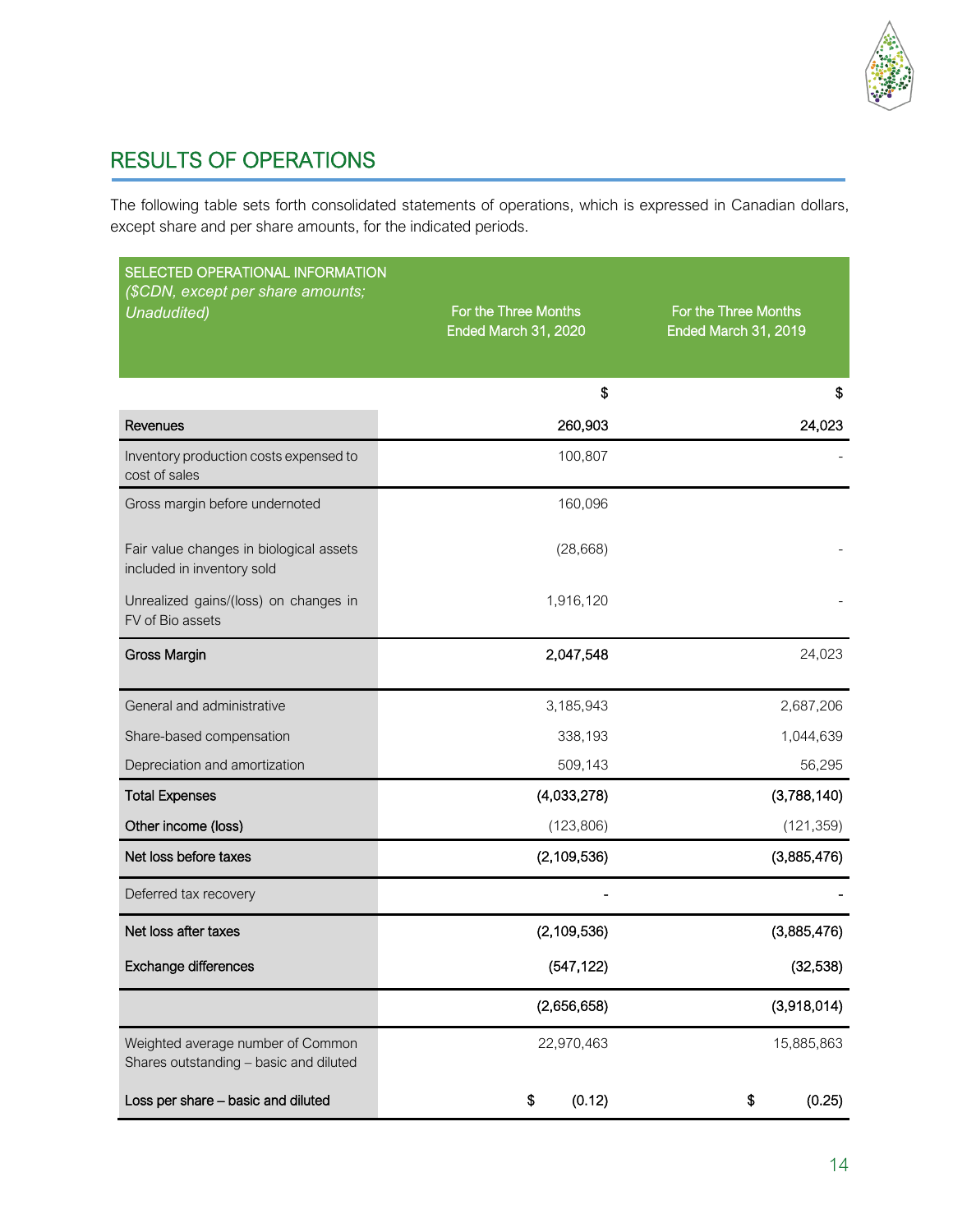

# REVENUE

Revenue for the three months ending March 31, 2020 was \$260,903 compared to \$24,023 for the three months ending March 31, 2019. The Company earned licensing fees of \$150,000 during the quarter to develop a line of products in conjunction with a commercial partner. Fifty percent of these revenues were recognized during the quarter, with the other fifty percent being recognized upon completion of additional milestones. The remaining revenues were earned from the sale of the Company's API. During the quarter the Company saw significant traction for its API business as it commercializes its assets in Santa Marta, Colombia.

| <b>REVENUE BREAKDOWN</b>   | 3 months ending<br>March 31, 2020 | 3 months ending<br>December 31,<br>2019 | 3 months ending<br>September 30,<br>2019 | 3 months ending<br><b>June 30,</b><br>2019 | <b>Total</b> |
|----------------------------|-----------------------------------|-----------------------------------------|------------------------------------------|--------------------------------------------|--------------|
| Assessment and commissions | 5,464                             | 3,858                                   | 4,943                                    | 16,572                                     | 30,837       |
| Pura Earth                 | $\overline{\phantom{a}}$          | 58,822                                  | $\overline{\phantom{a}}$                 |                                            | 58,822       |
| Royalties and license fees | 153,699                           |                                         | $\overline{\phantom{a}}$                 | $\overline{\phantom{a}}$                   | 153,699      |
| Aureus - API               | 101,740                           | 60,033                                  | $\overline{\phantom{a}}$                 | $\overline{\phantom{a}}$                   | 161,773      |
| Totals                     | 260,903                           | 122,713                                 | 4,943                                    | 16,572                                     | 405,131      |
| % Increase (decrease)      | 112%                              | 2,383%                                  | (70%)                                    |                                            |              |

Significant strides were made in the current quarter to commercialize the Company's product lines. This allowed the Company to increase its revenue significantly in the fourth quarter.

# **EXPENSES**

The following table represents a detailed breakdown of the general and administrative expenses:

| (\$CDN; Unaudited)               | For the Three Months Ended March 31 |         |  |
|----------------------------------|-------------------------------------|---------|--|
|                                  | 2020                                | 2019    |  |
| General and administrative       | 647,767                             | 883,010 |  |
| Selling, marketing and promotion | 30,126                              | 101,513 |  |
| Consulting fees                  | 265,887                             | 246,094 |  |
| <b>Professional fees</b>         | 662,352                             | 401,122 |  |
| Salaries and wages               | 1,507,503                           | 930,702 |  |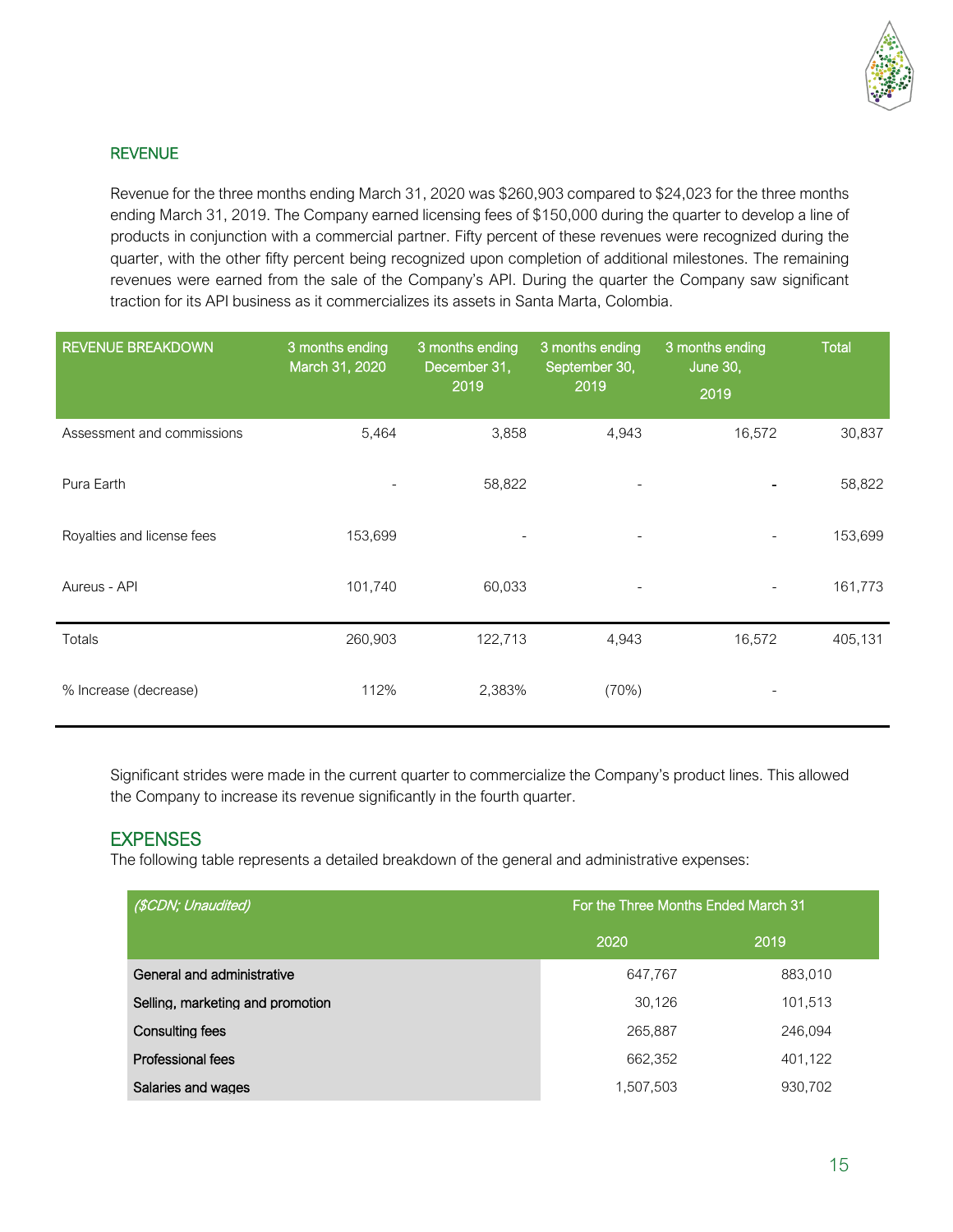

| Research and development | 28,808    | 118,066   |  |
|--------------------------|-----------|-----------|--|
| Board fees               | 43,500    | 6,699     |  |
| Total                    | 3,185,943 | 2,687,206 |  |

#### General and Administrative Expenses

For the quarter and year ended March 31, 2020 the Company incurred general and administrative expenses of \$647,766. When compared to the same quarter and period from the prior year the Company incurred \$883,010 of general and administrative expenses. The increase in the quarter and period from the prior year is related to the expansion of the Company's operational activities. As part of the expansion efforts, the company increased its head count which required additional office space and built out its IT infrastructure which included the implementation of an entity wide enterprise resource planning software. However, the Company significantly reduced its general and administrative expenses from the fourth quarter of 2019 in order to preserve cash and focus on commercial activities.

#### Selling, Marketing and Promotion

For the quarter ended March 31, 2020 the Company incurred selling, marketing and promotion expenses totaling \$30,126 compared to \$101,513 for the same quarter and period from prior year. The Company reduced expenditures in the current quarter as general cost reduction strategies, and due to COVID-19 the Company reduced its expenses accordingly.

#### Consulting Fees

For the quarter ended March 31, 2020 the Company incurred consulting expenses totaling \$265,887 compared to \$246,094 in the prior year. When compared to the same period from prior year the increase in consulting fees, for the quarter can be directly attributable to the following; (i) the Company increased its research and development teams to assist with the expanded research and development projects, (ii) the Company retained the services of consultants in international markets to assist with its global commercial expansion, which included advisors for both its regulatory and commercial efforts.

#### Professional Fees

For the three months ended March 31, 2020 the Company incurred professional fees of \$662,352 compared to \$401,122 in the prior period. When compared to the same quarter in prior year, professional fees increased as the Company is engaging in additional commercial efforts requiring legal and professional services. In addition, the Company requires ongoing legal and professional consultation being a public company.

#### Salaries and Wages

For the three months ended March 31, 2020 the Company incurred salaries and wages of \$1,507,503, compared to \$930,702 for the same period last year. While the Company reduced head count in the current quarter, it still expanded its team when compared to the same period last year. The Company has expanded its team in its research and development, professional services, and regulatory departments compared to the same period last year.

#### Research and Development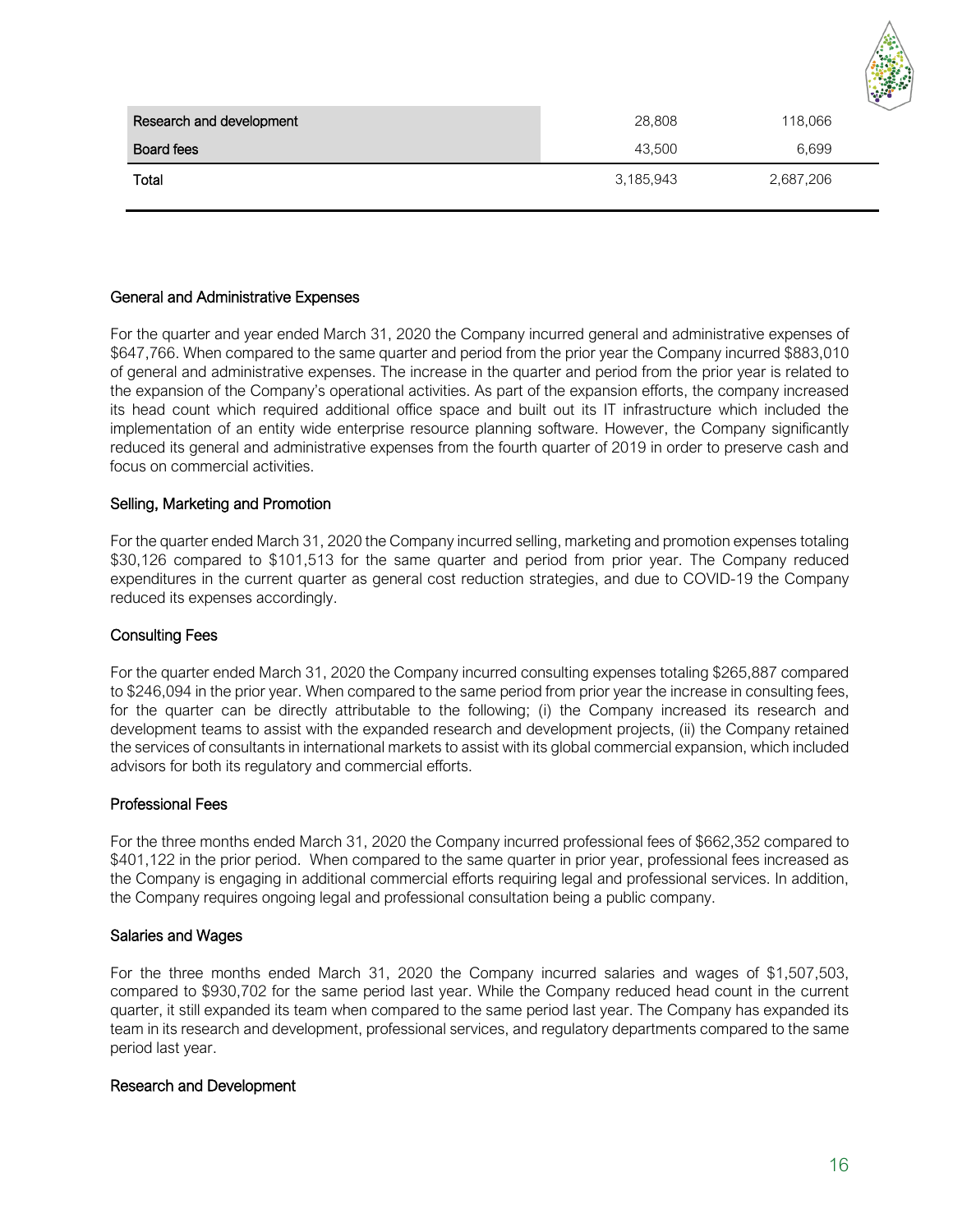

Research and development activities decreased from the same period last year given the COVID-19 pandemic. The Company had to pause certain research and development activities in the current quarter. Certain research and development activities have commenced again in the second quarter of 2020.

#### Other Items

For the three months ended March 31, 2020 the Company incurred other items totaled \$(110,860), compared to \$(121,359) in the prior year. The other items are made up of (i) foreign exchange gains and losses; (ii) gains on revaluation of derivative liabilities; and, (iii) interest expense and interest income.

# Adjusted EBITDA

Adjusted earnings before interest, taxes, depreciation and amortization (Adjusted EBITDA) is not a recognized performance measure under IFRS. The term EBITDA consists of net income (loss) and excludes interest (financing costs), taxes, depreciation and amortization. Adjusted EBITDA also excludes share-based compensation, IPO related costs, impairment of assets and adjustments for fair valuing of biological assets. Adjusted EBITDA is included as a supplemental disclosure because Management believes that such measurement provides a better assessment of the Company's operations on a continuing basis by eliminating certain non-cash charges and charges or gains that are nonrecurring. The most directly comparable measure to Adjusted EBITDA calculated in accordance with IFRS is net income (loss). The following is a reconciliation of the Company's net income (loss) to Adjusted EBITDA.

| <b>ADJUSTED EBITDA</b>                   | For the Three Months Ended March 31 |             |  |  |  |
|------------------------------------------|-------------------------------------|-------------|--|--|--|
| (\$CDN, except share amounts; Unaudited) | 2020                                | 2019        |  |  |  |
|                                          | \$                                  | \$          |  |  |  |
| Net Loss                                 | (2,109,536)                         | (3,885,476) |  |  |  |
| Amortization                             | 509,143                             | 56,295      |  |  |  |
| Net interest income                      | 52,780                              | (7, 585)    |  |  |  |
| <b>EBITDA</b>                            | (1, 547, 613)                       | (3,836,766) |  |  |  |
| Share based compensation                 | 338,192                             | 1,044,639   |  |  |  |
| Fair value of biological assets          | (1,916,120)                         |             |  |  |  |
| Revaluation of derivative liability      | (23, 434)                           |             |  |  |  |
| Other income (expenses)                  | 85,451                              | 128,944     |  |  |  |
| <b>Adjusted EBITDA</b>                   | (3,063,524)                         | (2,663,183) |  |  |  |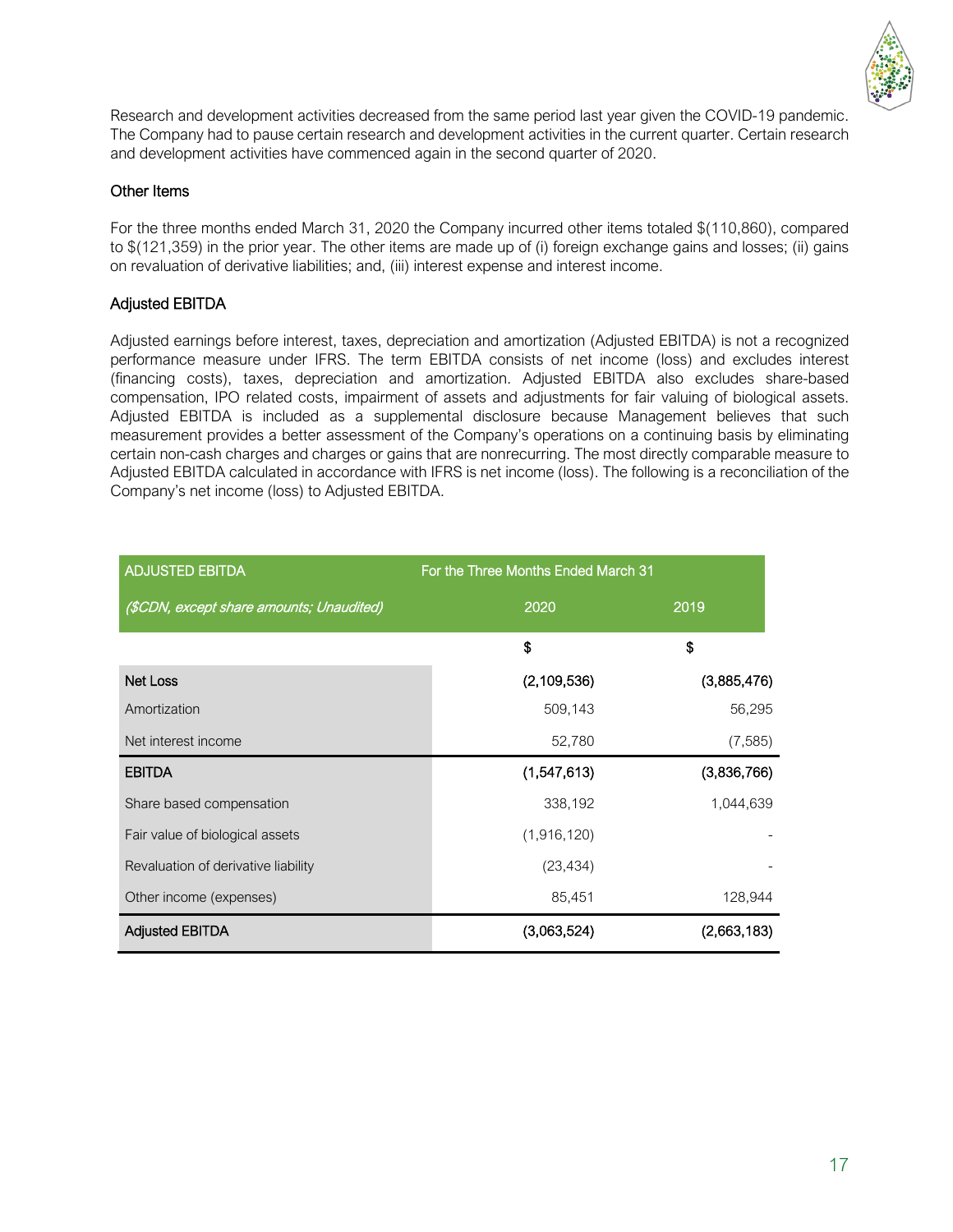

# REVIEW OF FINANCIAL POSITION

The following table provides a summary of the financial position of the Company as at March 31, 2020 and December 31, 2019.

| SELECTED FINANCIAL INFORMATION                    | As at March 31, 2020 | As at December 31,<br>2019 |
|---------------------------------------------------|----------------------|----------------------------|
| Assets                                            | \$                   | \$                         |
| Cash                                              | 76,568               | 441,757                    |
| Amounts receivable                                | 670,497              | 1,202,924                  |
| Prepaid assets                                    | 1,129,470            | 704,632                    |
| <b>Biological assets</b>                          | 2,110,703            | 117,367                    |
| Inventory                                         | 1,774,354            | 1,484,371                  |
| Right to use asset                                | 490,646              | 539,710                    |
| Property and equipment                            | 20,938,344           | 22,622,322                 |
| Intangible assets                                 | 10,864,475           | 11,063,900                 |
| Derivative asset                                  | 3,780,000            | 3,780,000                  |
| Investments                                       | 72                   | 72                         |
| Goodwill                                          | 3,207,227            | 3,207,227                  |
| <b>Total Assets</b>                               | 45,042,357           | 45,164,282                 |
| <b>Liabilities and Equity</b>                     |                      |                            |
| Amounts payable                                   | 5,271,444            | 5,177,634                  |
| Due to related party                              | 3,428,114            | 3,319,116                  |
| Convertible debentures                            | 728,946              | 715,626                    |
| Derivative liability                              |                      | 23,434                     |
| Lease liability                                   | 510,473              | 555,339                    |
| Term loan                                         |                      |                            |
| Deferred revenue                                  | 3,315,430            | 3,323,518                  |
| Deferred tax liability                            | 2,173,834            | 2,173,834                  |
| <b>Total Liabilities</b>                          | 15,428,241           | 15,288,501                 |
| Shareholder's equity                              | 29,614,116           | 29,875,781                 |
| <b>Total Liabilities and Shareholder's Equity</b> | 45,042,357           | 45,164,282                 |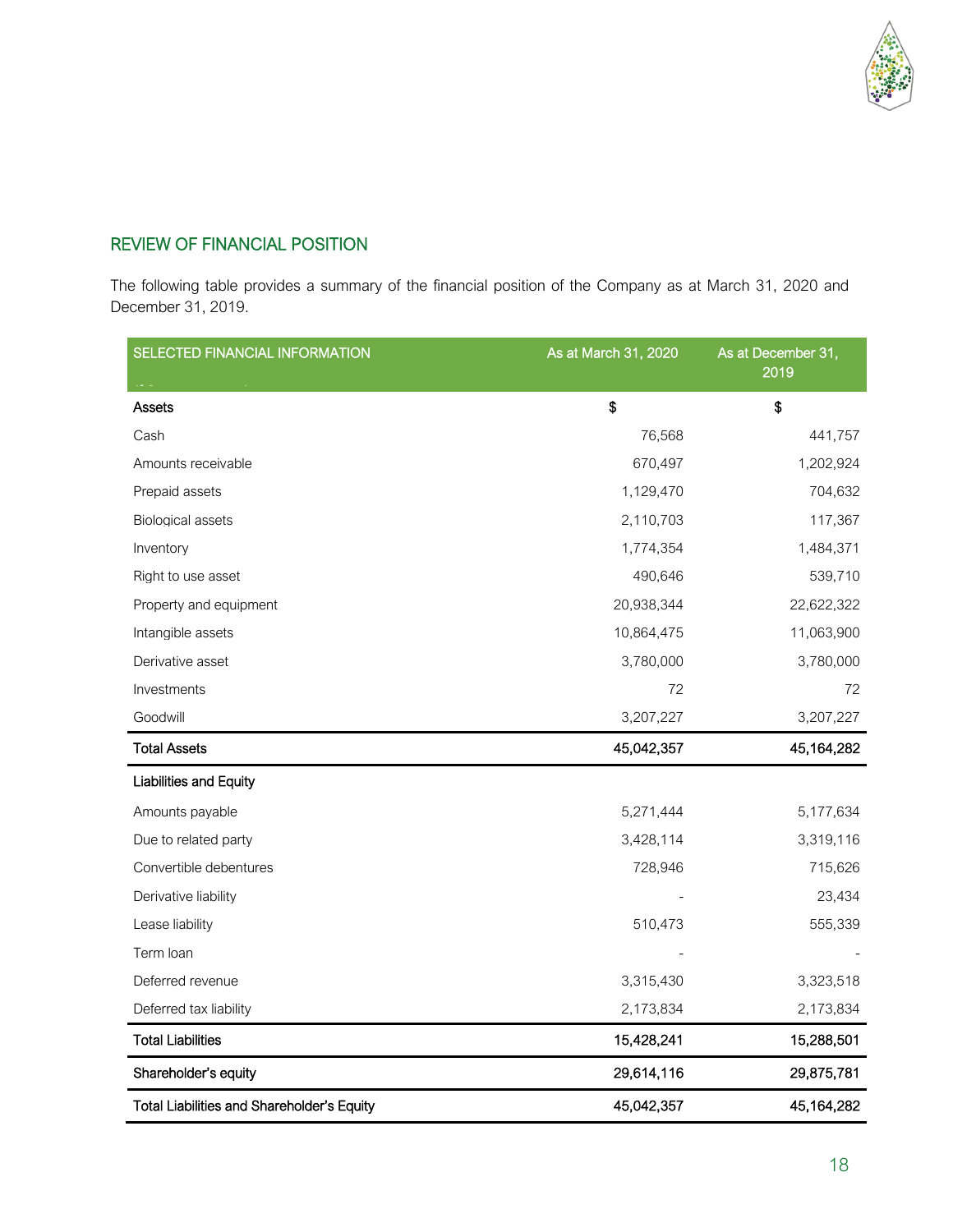

# Assets

Total assets decreased slightly to approximately \$43.9 million as at March 31, 2020 from approximately \$45.2 million as at December 31, 2019.

Cash decreased slightly by approximately \$0.3 million from December 31, 2019. The two main drivers of this decrease were the use of the funds raised in the quarter for commercial activities and working capital. Subsequent to the quarter, the Company raised approximately \$2.5 million to increase its cash position.

Prepaid assets increased by approximately \$0.4 million. The Company made several large advances to contractors for the construction of its cultivation facilities at Sativa Nativa and SMGH. In addition, the Company has made several advances for research and development activities.

The Company recognized both inventory and biological assets as at March 31, 2020. The increase from December 31, 2019 approximated \$2.4 million. The main driver for this increase was the significant yield of seeds the Company realized.

The right to use asset was recognized in the third quarter of 2019 in accordance with IFRS 16 as the Company entered into its first multi-year lease in April 2019.

Property, plant and equipment remained consistent from December 31, 2019 to March 31, 2020. The Company completed the majority its capital expenditures in fiscal 2019.

#### Liabilities

Liabilities remained relatively consistent from December 31, 2019 to March 31, 2020. No significant, additional liabilities were incurred and working capital remained consistent from each period.

# Shareholders' Equity

Total Shareholders' Equity remained consistent from December 31, 2019 to March 31, 2020. While the Company raised an additional \$2.5M during the quarter, its losses were consistent with the amount raised.

# LIQUIDITY AND CAPITAL RESOURCES

#### Cash flows for quarter ended March 31, 2020 and quarter ended December 31, 2019

#### *Cash from Operating Activities*

During the quarter the Company had a cash deficit from operating activities that totalled approximately \$(2.5) million. Much of the operating cash was utilized for working capital purposes. The Company's working capital had minimal changes from December 31, 2019.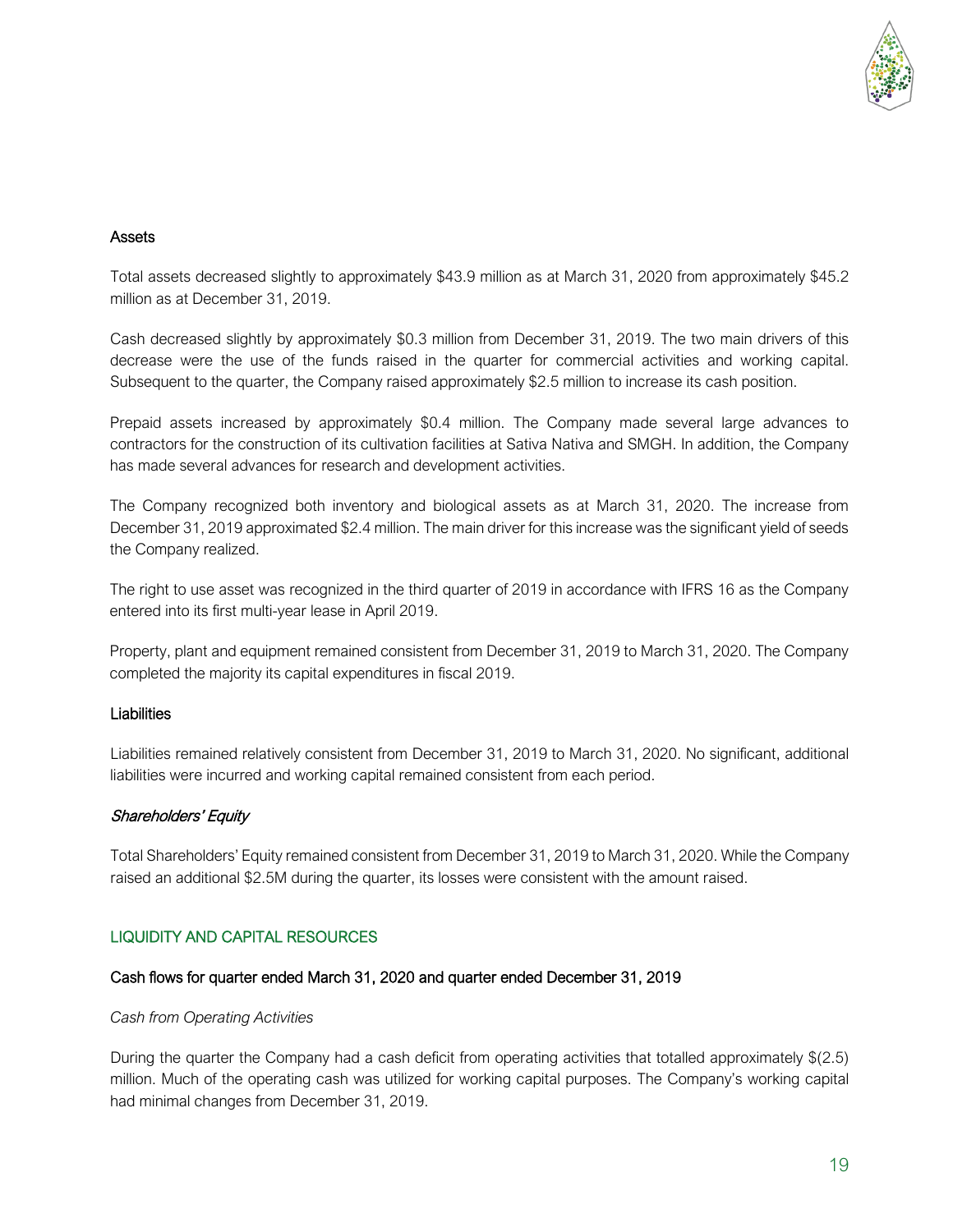

#### *Cash used in Investing Activities*

During the quarter the Company purchased \$1,563 in capital assets. These assets were purchased primarily for SMGH and Sativa Nativa.

#### *Cash from Financing Activities*

During the quarter the Company generated \$2.1 million from financing activities. The Company raised approximately \$2.06 million in an equity issuance during the quarter which accounted for the majority of the cash

# SUMMARY OF QUARTERLY RESULTS

The following provides a summary of the quarterly results:

|                        | Q1 2020     | Q4 2019       | Q3 2019     | Q <sub>2</sub> 2019 | Q1 2019     | Q4 2018     | Q3 2018     | Q2 2018     |
|------------------------|-------------|---------------|-------------|---------------------|-------------|-------------|-------------|-------------|
|                        |             |               |             |                     |             |             |             |             |
| Revenues               | 260.903     | 122.715       | 4.943       | 16.571              | 24.023      | 24.142      | 35.166      | 25,156      |
| Net comprehensive loss | (2,656,658) | (7, 345, 054) | (7,194,831) | (5, 180, 516)       | (3,918,014) | (3,475,698) | (2,021,518) | (1,756,683) |
| Loss per share         | (0.12)      | (0.33)        | (0.33)      | (0.25)              | (0.25)      | (0.27)      | (0.14)      | (0.12)      |

# OFF BALANCE SHEET ARRANGEMENTS

The Company has no off-balance sheet arrangements other than those described under commitments and contingencies above.

# RELATED PARTY BALANCES AND TRANSACTIONS

Compensation expense for Avicanna's key management personnel for the three months ending March 31, 2020 and March 31, 2019 were as follows:

|                          | March 31, 2020 |               | March 31, 2019 |
|--------------------------|----------------|---------------|----------------|
| Salaries and benefits    | \$<br>232,500  | \$            | 162,500        |
| Share-based compensation | 89,330         |               |                |
| Total                    | \$<br>321,830  | $\frac{1}{2}$ | 162,500        |

Additionally, as of March 31, 2020 a minority shareholder of SMGH, Inmobiliaria Bondue S.A.S. ("Bondue") advanced funds in the amount of \$3,428,114. Bondue is owned by Mr. Char who is also a director of the Company. The purpose of the advance was to fund the Company's working capital and capital requirements.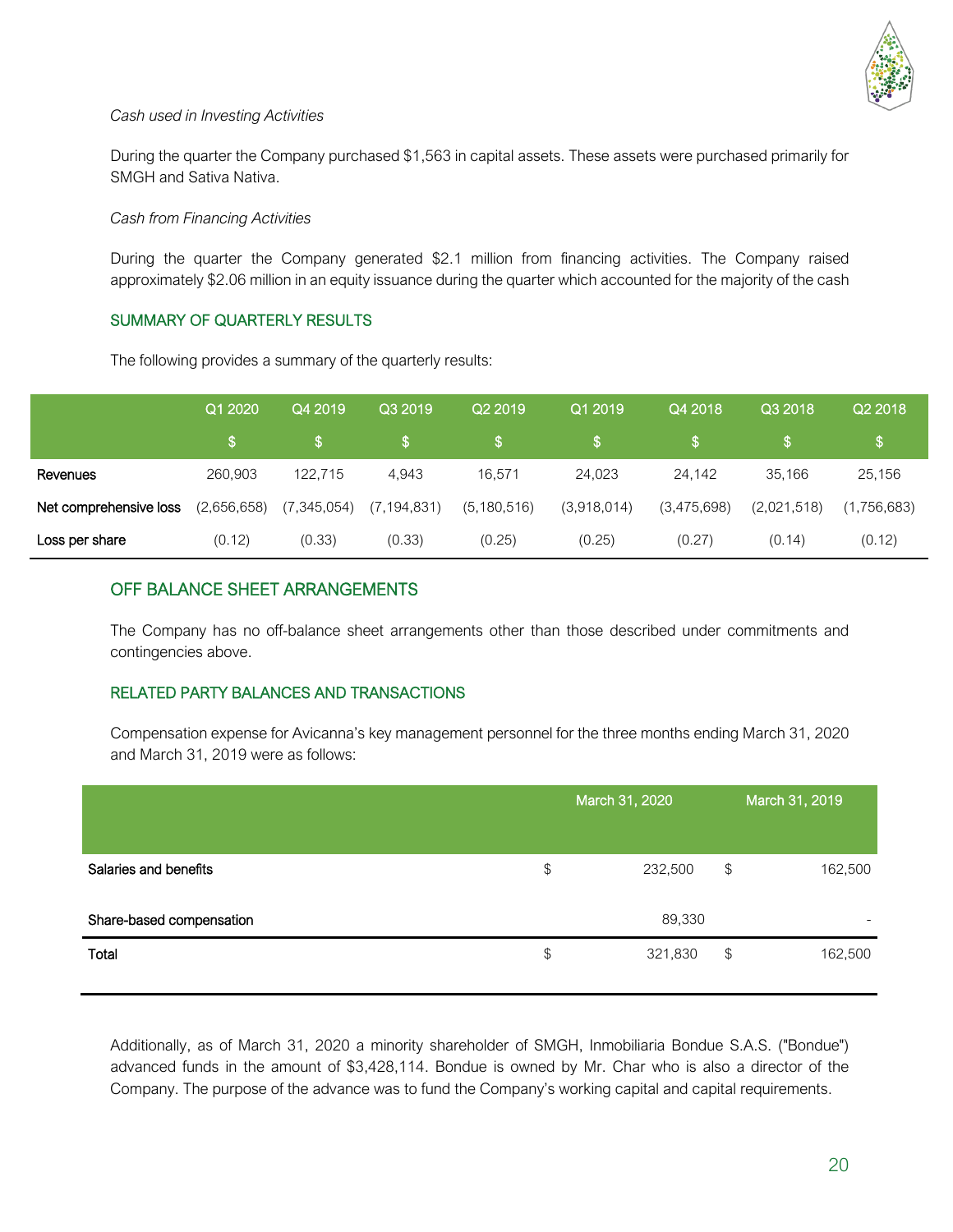

# CAPITAL STRUCTURE

The Company is authorized to issue an unlimited number of common shares and an unlimited number of preferred shares in the capital of the Company which may be issued in series. As of March 31, 2020, 23,187,444 common shares were issued and outstanding as fully paid and non-assessable and no preferred shares had been issued. As of March 31, 2020, the Company also had the following securities, convertible into common shares, outstanding: (i) 1,904,501 stock options, (ii) 2,042,081 common share purchase warrants, (iii) 98,158 restricted share units, (iv) \$783,000 principal amount convertible debentures (the principal of which is convertible into 97,875 common shares) and (v) 147,380 compensation warrants (each convertible into one common share and one-half of one common share purchase warrant).

# USE OF FUNDS RECONCILIATION

In connection with the listing of the common shares on the TSX, the Company filed a long-form prospectus on July 8, 2019 which detailed the Company's intended use of the \$15,647,702 available to the Company at that time. The following table sets forth a comparison of the disclosure regarding the Company's estimated use of funds set out in such prospectus, which may be viewed on the Company's SEDAR profile at [www.sedar.com](http://www.sedar.com/) and any variances in such estimates:

| <b>Principal Purpose</b>                                                | Original<br>Estimate<br>$(\$)$ | Revised<br>Estimate<br>$(\$)$ | <b>Variance</b><br>(\$) |  |
|-------------------------------------------------------------------------|--------------------------------|-------------------------------|-------------------------|--|
| Completion of construction of cultivation infrastructure in Colombia    | 4,478,063                      | 4.478.063                     |                         |  |
| Initial product orders for derma-cosmetic distribution                  | 91,649                         | 779.000                       | 687,351                 |  |
| Initial product orders for phyto-therapeutic and pharmaceutical testing | 365,500                        | 577,000                       | 211,500                 |  |
| General and administrative expenses                                     | 7,568,114                      | 9,568,114                     | 2,000,000               |  |
| Obligations under R&D agreements                                        | 1,455,135                      | 3,241,357                     | 1,786,222               |  |
| Marketing activities                                                    | 1,038,180                      | 2,038,180                     | 1,000,000               |  |

The Company manufactured more derma cosmetic products than originally anticipated. As the Company did its official launch in October 2019, we produced additional products to ensure sufficient inventory was on hand for re-ordering. Additional funds were expended on producing test batches for quality assurance.

In January 2020 the Company signed an agreement with Medical Cannabis by Shoppers to be the exclusive distributor of its Rho Phyto and Pura Earth line of products in Canada on its Medical Cannabis by Shoppers portal. This requires an increase to the original estimate, as more initial production and testing will be required for the agreement.

The increase in anticipated general and administrative expenses is the result of higher than expected personnel hires. Leading up to our commercial launches and sales initiatives additional sales, marketing, regulatory and business development personnel were hired. In addition, the Company had higher than expected spending on travel, IT, and professional fees which were directly related to the Company's commercial ramp ups.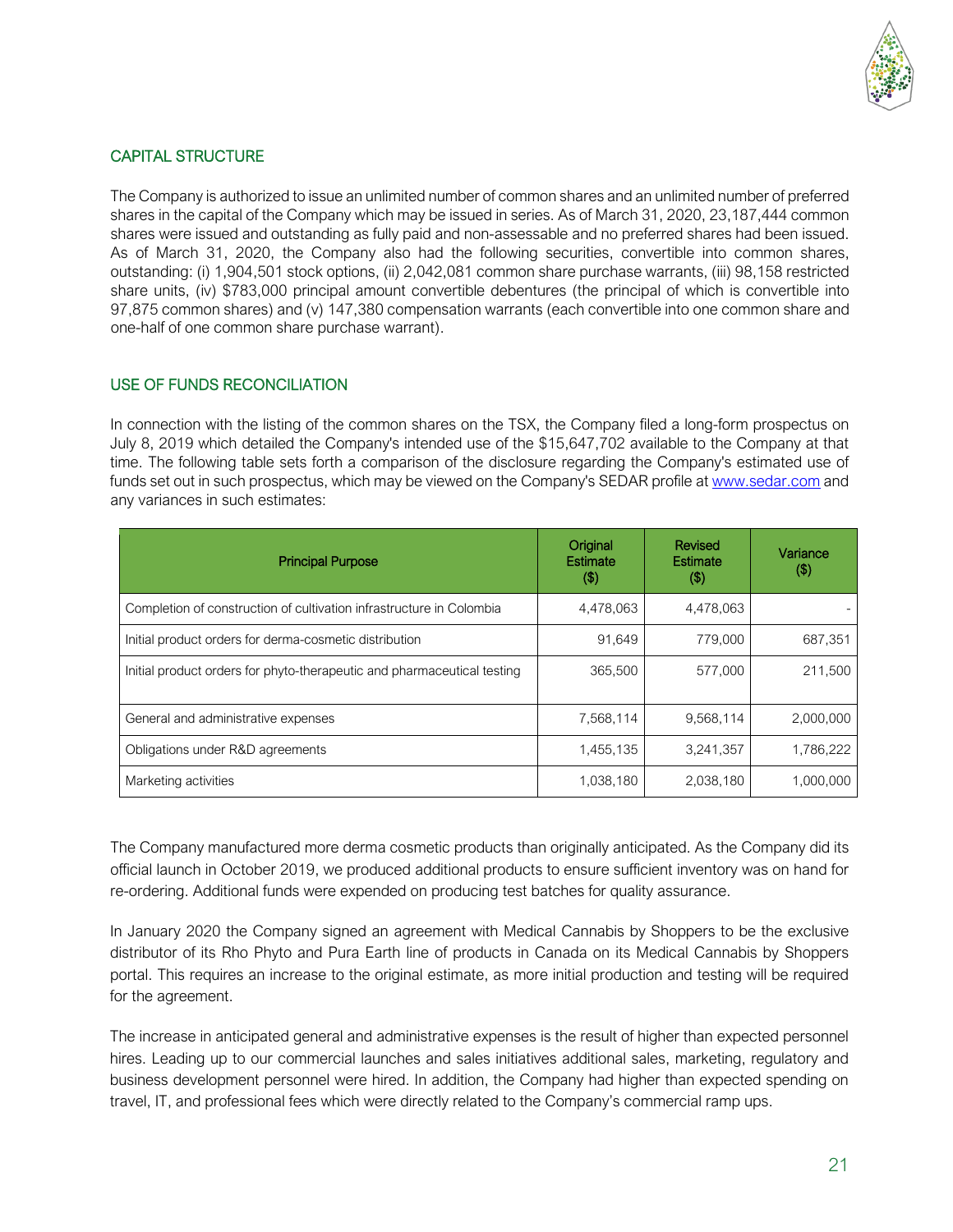

Obligations under research and development agreements increased during the quarter as the Company increased the scope and terms of the research agreement with CARG at the University of Toronto Faculty of Pharmacy. In addition, the budget for its clinical trials with SickKids increased as well, and it signed new research agreements with the University of Guelph. In addition, the Company allocated funds to conducting clinical trials for its derma cosmetic line.

Anticipated marketing expenses increased significantly from the last quarter given the Company's impending launch of its Rho Phyto line in Canada. In addition, the Company is expecting to enter the US and UK markets in 2020.

The Company does not expect the above noted variances to have a material impact on its ability to meet its previously disclosed business objectives and milestones.

# CRITICAL ACCOUNTING ESTIMATES

The following are the critical judgments, apart from those involving estimations, that management has made in the process of applying the Company's accounting policies and that have the most significant effect on the amounts recognized in the Financial Statements:

#### Leases

Effective January 1, 2019, the Company adopted IFRS 16, Leases, replacing IAS 17, which resulted in changes in accounting policies as described below. In accordance with the transitional provisions in the standard, IFRS 16 was adopted retrospectively without restating

comparatives, with the cumulative impact adjusted in the opening balances as at January 1, 2019. The Company also utilized certain practical expedient elections whereby (i) there is no need to reassess whether an existing contract is a lease, or contains an embedded

lease if previously determined under IAS 17, (ii) short term and low value leases are treated as operating leases, and (iii) there is no need to reassess the previous assessments in respect of onerous contracts that confirmed there were no existing onerous lease contracts. Under IFRS 16, leases greater than 12 months are now recognized on the balance sheet for lessees, essentially eliminating the distinction between a finance lease and an operating lease under IAS 17, where operating leases were reflected in the consolidated statements of operations and comprehensive loss. There were no transitional adjustments upon adoption of this standard as all outstanding leases were entered in the current year.

The following are the Company's new accounting policies for its leases under IFRS 16:

The determination of whether an arrangement is, or contains, a lease is based on the substance of the agreement on the inception date.

As a lessee, the Company recognizes a lease obligation and a right-of-use asset in the consolidated statements of financial position on a present-value basis at the date when the leased asset is available for use. Each lease payment is apportioned between a finance charge and a reduction of the lease obligation. Finance charges are recognized in finance cost in the consolidated statements of operations and comprehensive loss. The right ofuse asset is depreciated over the shorter of its estimated useful life and the lease term on a straight-line basis.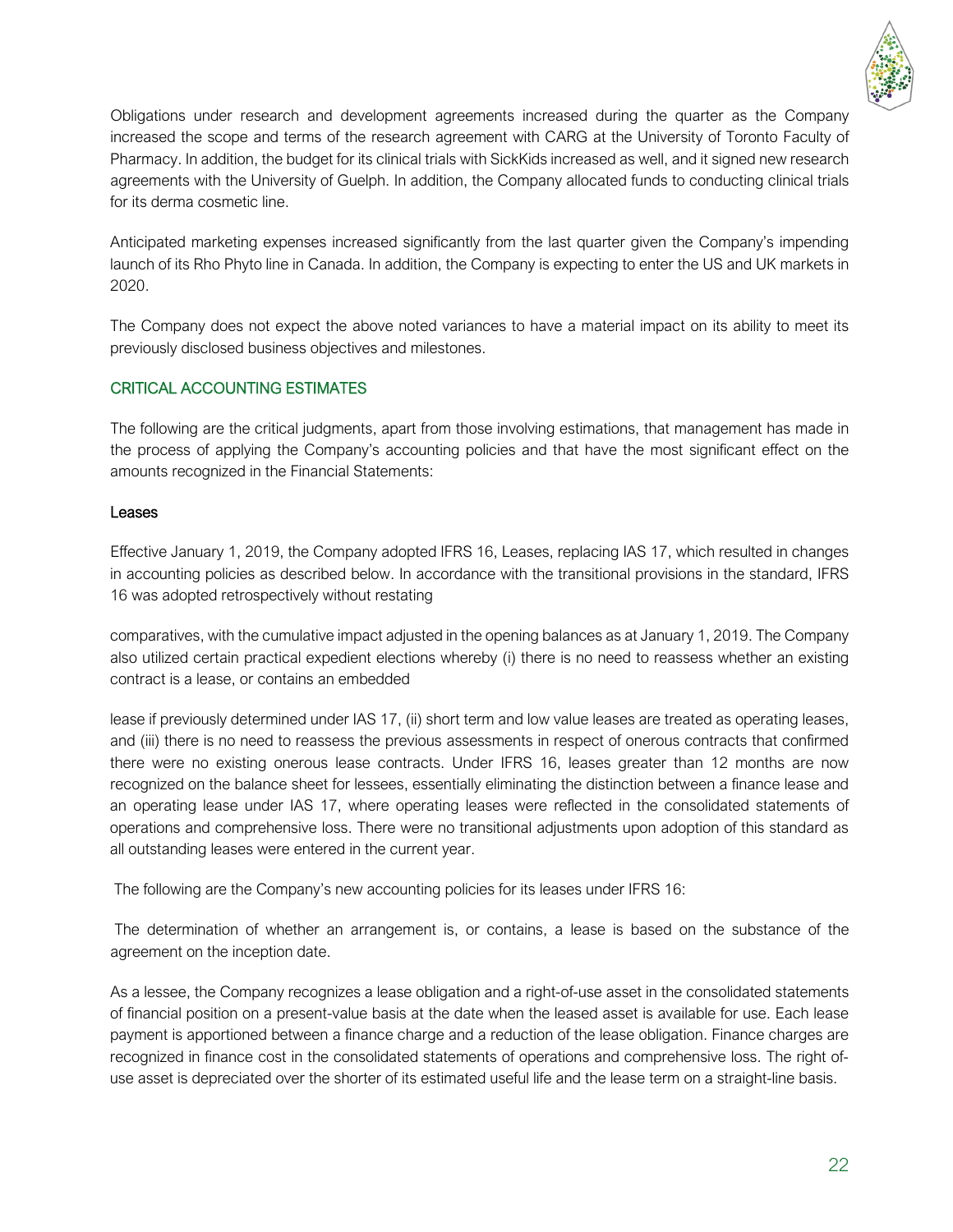

Lease obligations are initially measured at the net present value of the following lease payments:

- fixed payments (including in-substance fixed payments), less any lease incentives receivable;
- variable lease payment that are based on an index or a rate;
- amounts expected to be payable under residual value quarantees;
- the exercise price of a purchase option if the Company is reasonably certain to exercise that option; and
- payments of penalties for terminating the lease, if the lease term reflects the Company exercising that option.

Lease payments are discounted using the interest rate implicit in the lease, or if this rate cannot be determined, the Company's incremental borrowing rate. Right-of-use assets are initially measured at cost comprising the following:

- the amount of the initial measurement of the lease obligation;
- any lease payments made at or before the commencement date less any lease incentives received;
- any initial direct costs; and
- rehabilitation costs.

Payments associated with short-term leases and leases of low-value assets are recognized on a straight-line basis as an expense in the consolidated statements of operations and comprehensive loss. Short-term leases are leases with a lease term of 12 months or less. Low-value assets comprise primarily small equipment.

#### Revenue recognition

The Company recognizes revenue in accordance with IFRS 15. IFRS 15 specifies how and when revenue should be recognized based on a five-step model, which is applied to all contracts with customers. The Company's accounting policy for revenue recognition under IFRS 15 is to follow a five-step model to determine the amount and timing of revenue to be recognized:

- 1. Identifying the contract with a customer
- 2. Identifying the performance obligations within the contract
- 3. Determining the transaction price
- 4. Allocating the transaction price to the performance obligation
- 5. Recognizing revenue when/as performance obligation(s) are satisfied.

The Company currently generates revenue from patient referral services and sale of its cannabis-based products. Consulting and patient referral services are provided through the Company's wholly owned subsidiary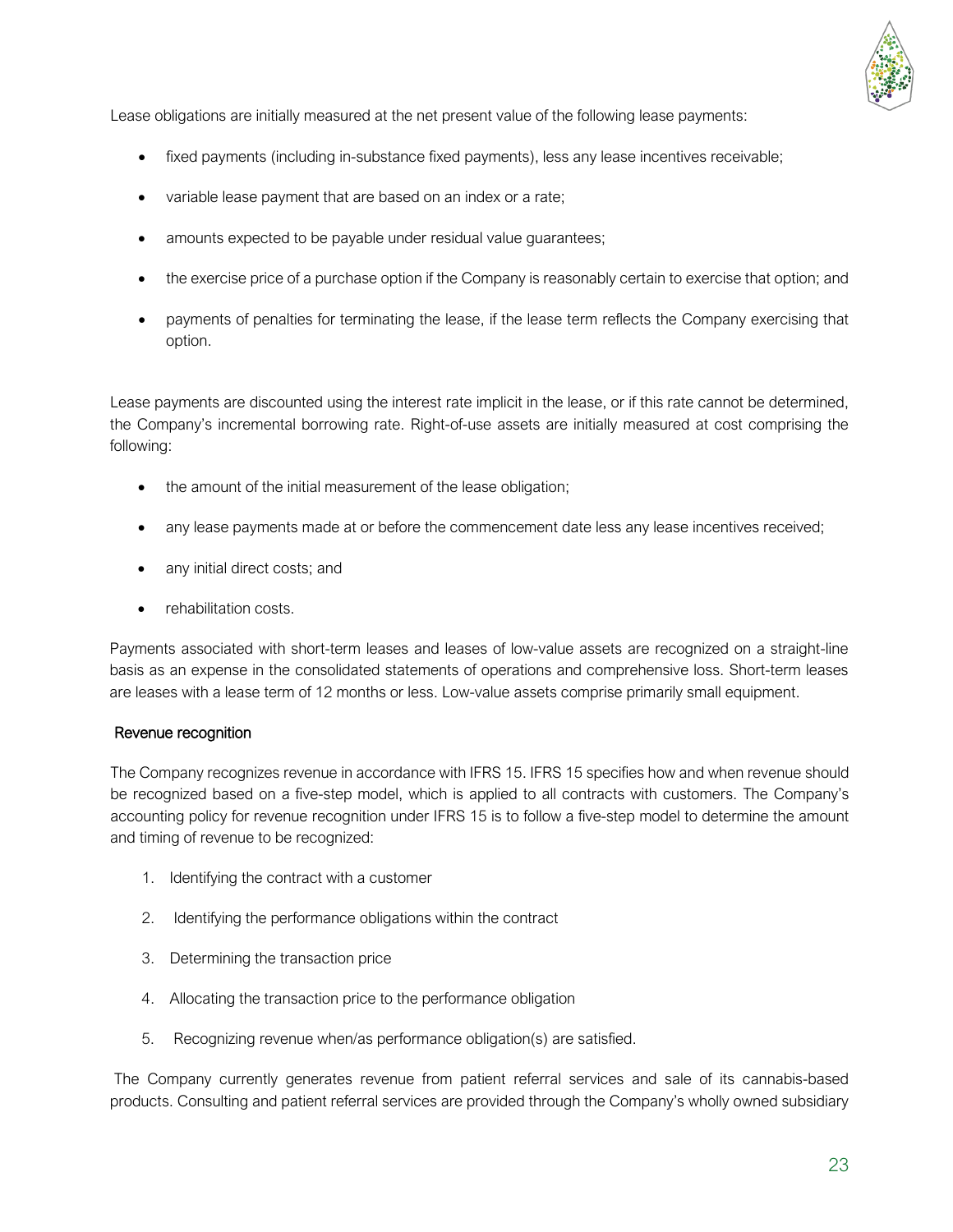

My Cannabis. The Company recognizes revenue at the time when the consulting service is provided to the patient and consideration has been received in full. For its referral services, the Company recognizes revenue at the time when the customer acknowledges the referral and the consideration has been transferred in full. Revenue from the sale of the Company's cannabis-based products is recognized when the Company transfers control of the goods to the customers. Control of the product transfers at a point in time either upon shipment to, or receipt by, the customer, depending on the contractual terms. The Company recognizes revenue in an amount that reflects the consideration that the Company expects to receive considering any variation that may result from rights of return.

# Property and equipment

Property and equipment is stated at cost, net of accumulated depreciation and accumulated impairment losses, if any. Such cost includes the cost of replacing part of the property and equipment. All other repair and maintenance costs are recognized in the consolidated statements of operations and comprehensive loss.

The initial cost of property and equipment comprises its purchase price or construction cost and any costs directly attributable to bringing it to a working condition for its intended use. The purchase price or construction cost is the aggregate amount of cash consideration paid and the fair value of any other consideration given to acquire the asset. Where an item of property and equipment is comprised of significant components with different useful lives, the components are accounted for as separate items of property and equipment.

For all property and equipment, depreciation is calculated over the depreciable amount, which is the cost of an asset less its residual value. Depreciation is calculated starting on the date that property and equipment is available for its intended use.

Construction-in-progress includes property and equipment in the course of construction and is carried at cost less any recognized impairment charge. These assets are reclassified to the appropriate category of property and equipment and depreciation of these assets commences when they are completed and ready for their intended use.

# Intangible assets

Intangible assets acquired separately are measured upon initial recognition at cost, which comprises the purchase price plus any costs directly attributable to the preparation of the asset for its intended use. Intangible assets acquired through business combinations or asset acquisitions are initially recognized at fair value as at the date of acquisition. Subsequent to initial recognition, intangible assets are carried at cost less accumulated amortization and any accumulated impairment charges.

Changes in the expected useful life or the expected pattern of consumption of future economic benefits embodied in the intangible assets require the use of estimates and assumptions and are accounted for by changing the amortization period or method, as appropriate, and are treated as changes in accounting estimates. The amortization expense attributable to an intangible asset is recognized in the consolidated statements of operations and comprehensive loss in the expense category consistent with the function of the intangible asset.

# Business Acquisitions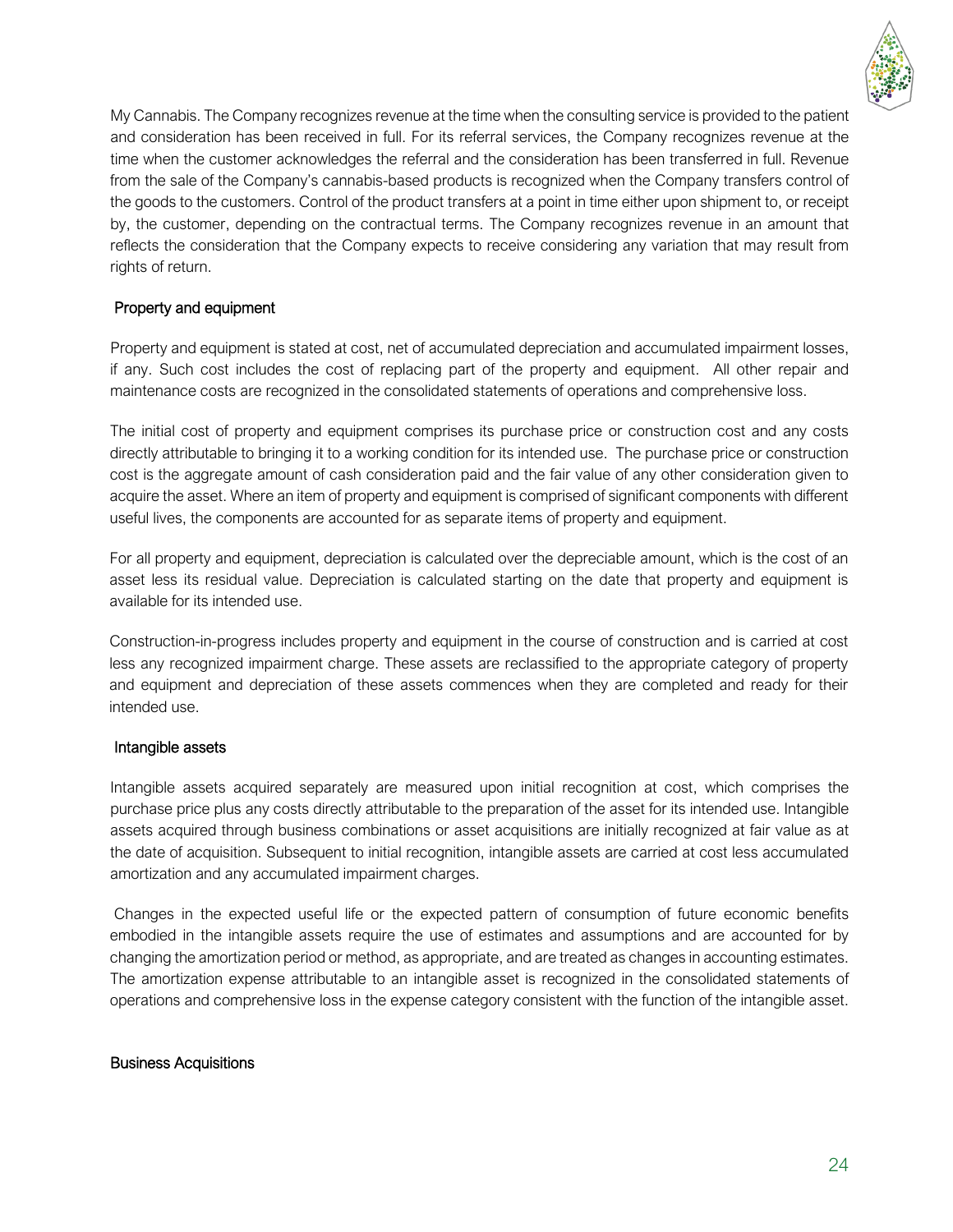

A business combination is a transaction or event in which an acquirer obtains control of one or more businesses and is accounted for using the acquisition method. The total consideration paid for the acquisition is the aggregate of the fair values of assets acquired, liabilities assumed, and equity instruments issued in exchange for control of the acquiree at the acquisition date. The acquisition date is the date when the Company obtains control of the acquiree. The identifiable assets acquired, and liabilities assumed are recognized at their acquisition date fair values, except for deferred taxes and share-based payment awards where IFRS provides exceptions to recording the amounts at fair value. Goodwill represents the difference between total consideration paid and the fair value of the net-identifiable assets acquired. Acquisition costs incurred are expensed to profit or loss. Contingent consideration is measured at its acquisition date fair value and is included as part of the consideration transferred in a business combination, subject to the applicable terms and conditions. Contingent consideration that is classified as equity is not remeasured at subsequent reporting dates and its subsequent settlement is accounted for within equity. Contingent consideration that is classified as an asset or a liability is remeasured at subsequent reporting dates in accordance with IFRS 9 Financial Instruments with the corresponding gain or loss recognized in profit or loss.

Based on the facts and circumstances that existed at the acquisition date, management will perform a valuation analysis to allocate the purchase price based on the fair values of the identifiable assets acquired and liabilities assumed on the acquisition date. Management has one year from the acquisition date to confirm and finalize the facts and circumstances that support the finalized fair value analysis and related purchase price allocation. Until such time, these values are provisionally reported and are subject to change. Changes to fair values and allocations are retrospectively adjusted in subsequent periods.

#### Biological assets

The Company's biological assets consist of cannabis plants. The Company capitalizes all the direct and indirect costs as incurred related to the biological transformation of the biological assets between the point of initial recognition and the point of harvest including labour related costs, grow consumables, materials, utilities, facilities costs, quality and testing costs. The Company then measures the biological assets at fair value less cost to sell up to the point of harvest, which becomes the basis for the cost of finished goods inventories after harvest. Cost to sell includes post-harvest production, which include API extraction, shipping and fulfillment costs. The net unrealized gains or losses arising from changes in fair value less cost to sell during the year are included in the consolidated statements of operations of the related reporting year.

# Research and development

Research costs are expensed when incurred. Development costs are capitalized when the feasibility and profitability of the project can be reasonably considered certain. Expenditure on development activities, whereby research findings are applied to a plan or design for the production of new or substantially improved products and processes, is capitalized if the product or process is technically and commercially feasible and the Company has sufficient resources to complete development. The expenditure capitalized includes the cost of materials, direct labour and an appropriate proportion of overheads. Other development expenditure is recognized in the income statement as an expense as incurred. Capitalized development expenditure is stated at cost less accumulated amortization and impairment losses.

#### Inventories

Inventories of harvested work-in-process and finished goods are valued at the lower of cost and net realizable value. Inventories of harvested cannabis are transferred from biological assets at their fair value less cost to sell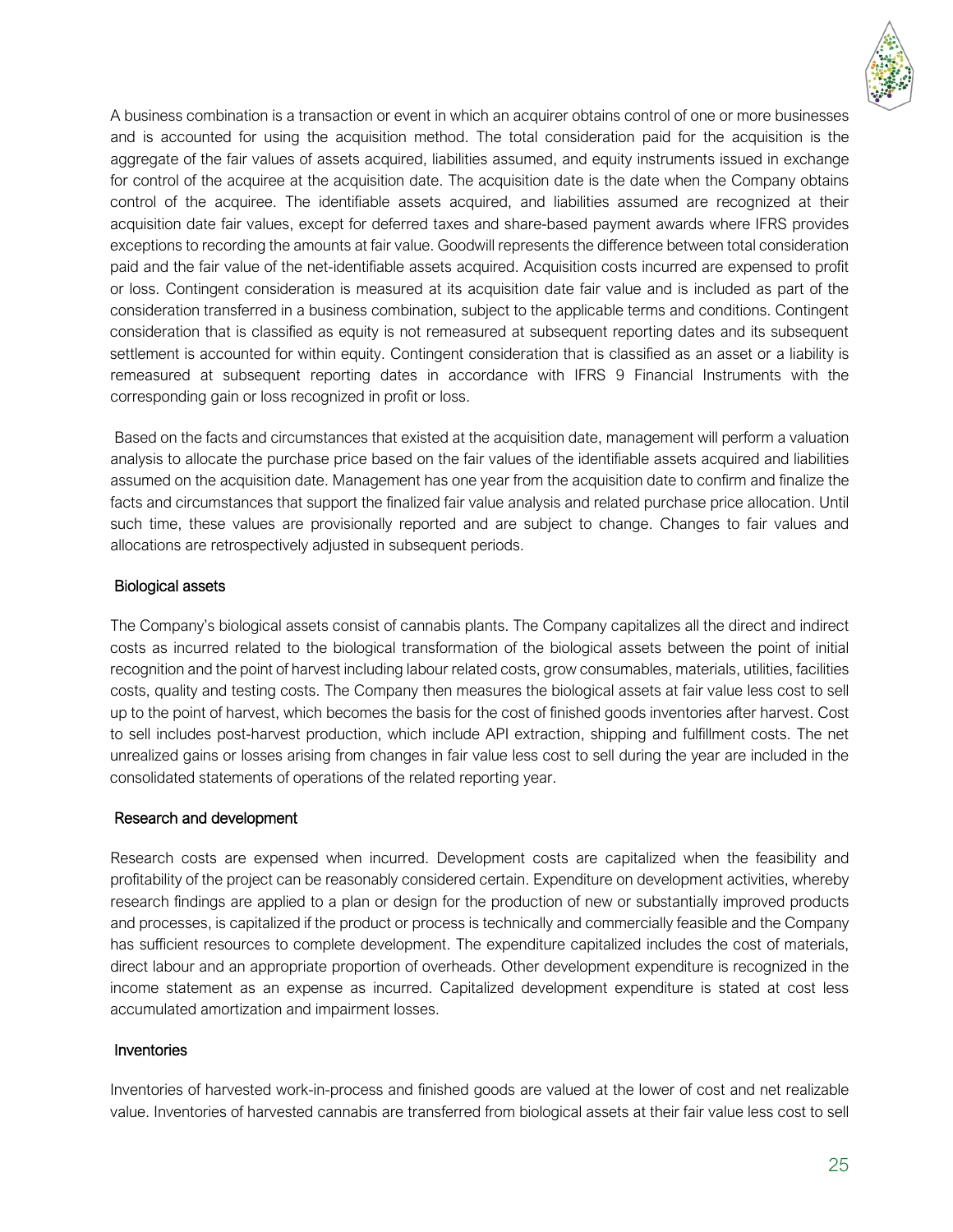

up to the point of harvest, which becomes the initial deemed cost. All subsequent direct and indirect postharvest costs are capitalized to inventory as incurred, including labour related costs, consumables, materials, packaging supplies, utilities, facilities costs, quality and testing costs, and production related depreciation. Net realizable value is determined as the estimated selling price in the ordinary course of business less the estimated costs of completion and the estimated costs necessary to make the sale. Inventories for resale and supplies and consumables are valued at the lower of costs and net realizable value, with cost determined using the weighted average cost basis.

The line item "Inventory production costs expensed to cost of sales" in the consolidated statements of operations is comprised of the cost of inventories expensed in the year and the direct and indirect costs of shipping and fulfillment including labour related costs, materials, shipping costs and facilities costs

#### Convertible debentures

Convertible debentures are recorded on the consolidated statement of financial position at amortized cost. The convertible debentures are separated out into their liability and derivative liability components. The fair value of the liability component at the time of issue was determined based on an estimated interest rate of the debentures without the conversion feature-less the value associated to derivative liability as mentioned below. The fair value of the derivative liability was determined as the difference between the total proceeds on issuance of the convertible note less the value of the convertible debenture. Subsequent to initial recognition, the company will accrete the debenture over its contractual term using the effective interest rate method.

#### Derivative liability

The Derivative liability is recorded on the consolidated statement of financial position at fair value. The conversion features of the convertible debentures, whereby the holder of the notes can convert any accrued interest payments to common shares (see note 8) is determined to be an embedded derivative liability and is separately valued and accounted for on the statement of financial position with changes in fair value recognized through profit and loss. The pricing model the Company uses for determining the fair value of the derivative liability is the Black Scholes Model. The model uses market sourced inputs such as interest rates and stock price volatilities. Selection of these inputs involves management's judgment and may impact net income.

#### Derivative asset

The Derivative asset is recorded on the consolidated statement of financial position at fair value. The asset relates to the call option which was granted to the company as part of Avicanna's transaction with LC2019 Inc (See Note 11). The fair value of the option is determined by using a discounted cash flow which involves calculating the net present value of cash flows that are expected to be derived from future activities. The forecast cash flows are discounted by a rate that reflects the time value of money and the risk inherent in the cash flows. The Company will revalue the Call Option each reporting period and will recognize any changes in the fair value through profit and loss.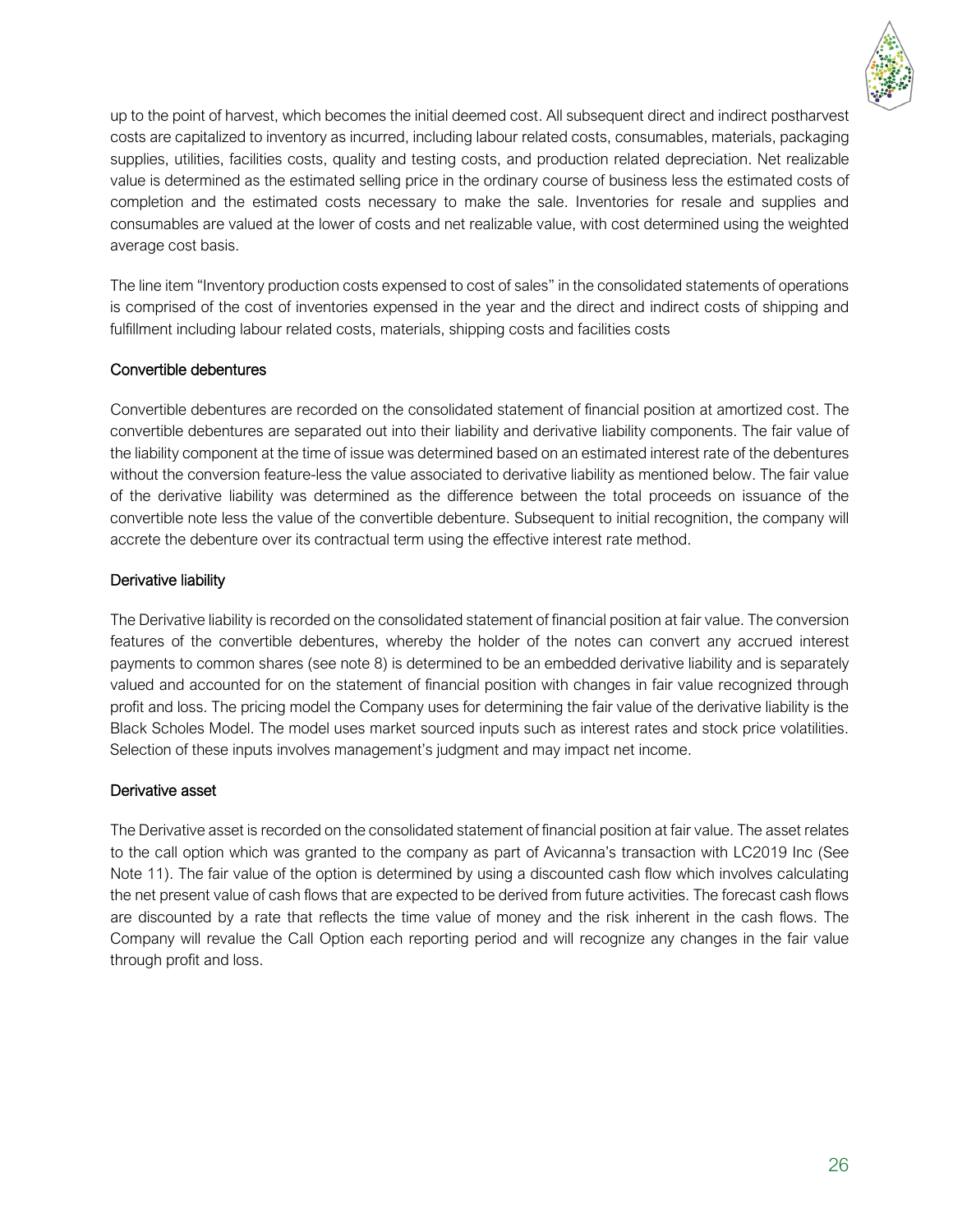

#### Income taxes

#### *Current income tax*

Current income tax assets and liabilities are measured at the amount expected to be recovered from or paid to the taxation authorities on the taxable loss or income for the period. The tax rates and tax laws used to compute the amount are those enacted or substantively enacted by the end of the reporting period.

Current income tax assets and current income tax liabilities are only offset if a legally enforceable right exists to offset the amounts and the Company intends to settle on a net basis or to realize the asset and settle the liability simultaneously.

Investment tax credits on Scientific Research and Experimental Development expenditures are reflected in intangible assets as deductions from development costs when such expenditures have been capitalized to intangible assets. Otherwise, investment tax credits on Scientific Research and Experimental Development expenditures are recorded as other income.

#### *Deferred income tax*

Deferred income tax is provided on temporary differences on the reporting date between the tax bases of assets and liabilities and their carrying amounts for financial reporting purposes. Deferred income tax liabilities are recognized for all taxable temporary differences. Deferred income tax assets are recognized for all deductible temporary differences, and the carry forward of unused tax credits and unused tax losses, to the extent that it is probable that taxable income will be generated in future periods to utilize these deductible temporary differences.

The carrying amount of deferred income tax assets is reviewed at the end of each reporting period and reduced to the extent that it is no longer probable that sufficient future taxable income will be generated to allow all or part of the deferred income tax asset to be utilized. Unrecognized deferred income tax assets are reassessed at the end of each reporting period and are recognized to the extent that it has become probable that future taxable income will be generated to allow the deferred income tax asset to be recovered.

Deferred income tax assets and liabilities are measured at the tax rates that are expected to be in effect in the period when the asset is expected to be realized or the liability is expected to be settled, based on tax rates that have been enacted or substantively enacted by the end of the reporting period.

Deferred income tax assets and liabilities are offset if a legally enforceable right exists to offset current income tax assets against current income tax liabilities and the deferred income taxes relate to the same taxable entity and the same taxation authority.

Judgment is required in determining whether deferred income tax assets and liabilities are recognized on the consolidated statement of financial position. Deferred income tax assets, including those arising from unutilized tax losses, require management to assess the likelihood that the Company will generate future taxable income in order to utilize the deferred income tax assets. Estimates of future taxable income are based on forecasted cash flows from operations or other activities. To the extent that future cash flows and taxable income differ significantly from estimates, the ability of the Company to realize the net deferred income tax assets recorded on the reporting date could be impacted.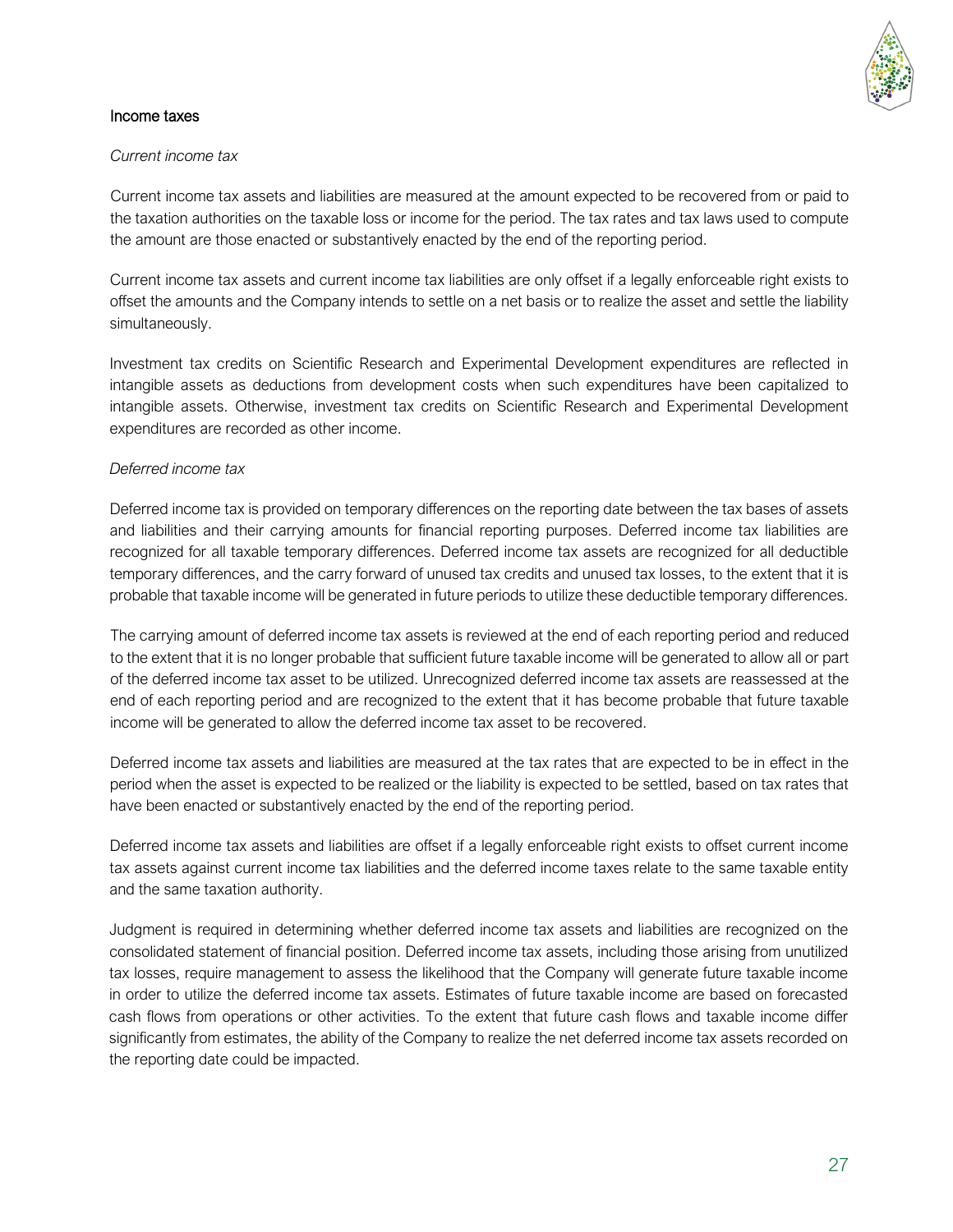

# Provisions and contingencies

Provisions are recognized when: a) the Company has a present obligation (legal or constructive) as a result of a past event; and b) it is probable that an outflow of resources embodying economic benefits will be required to settle the obligation and a reliable estimate can be made for the amount of the obligation. If the effect of the time value of money is material, provisions are discounted using a current pre-tax discount rate that reflects, where appropriate, the risks specific to the liability. Where discounting is used, the increase in the provision as a result of the passage of time is recognized in finance cost in the consolidated statements of operations and comprehensive loss.

A contingent liability is not recognized in the case where no reliable estimate can be made; however, disclosure is required unless the possibility of an outflow of resources embodying economic benefits is remote. By its nature, a contingent liability will only be resolved when one or more future events occur or fail to occur. The assessment of a contingent liability inherently involves the exercise of significant judgment and estimates of the outcome of future events.

Provisions represent liabilities of the Company for which the amount or timing is uncertain. Provisions are recorded when the Company has a present legal or constructive obligation as a result of past events, it is probable that an outflow of resources will be required to settle the obligation, and the amount can be reliably estimated. Provisions are measured at the present value of the expected expenditures required to settle the obligation using a discount rate that reflects current market assessments of the time value of money and the risks specific to the obligation.

# Loss per share

The Company presents basic and diluted loss per share for its common shares, calculated by dividing the loss attributable to common shareholders of the Company by the weighted average number of common shares outstanding during the period. Diluted loss per share is determined by adjusting the loss attributable to common shareholders and the weighted average number of common shares outstanding for the effects of all warrants and options outstanding that may add to the total number of common shares.

# Share-based compensation

The fair value of stock options and warrants is based on the application of the Black-Scholes option pricing model. This pricing model requires management to make various assumptions and estimates which are susceptible to uncertainty, including the share price, volatility of the share price, expected dividend yield and expected risk-free interest rate.

# Share capital

Common shares and warrants are classified as equity. The share capital represents the amount received upon issuance of shares. Incremental costs directly attributable to the issuance of shares or warrants are recognized as a deduction from the proceeds in equity in the period in which the transaction occurs. Proceeds from unit placements are allocated between shares and warrants issued on a pro-rata basis of their value within the unit using the Black-Scholes option pricing model to determine the fair value of warrants issued.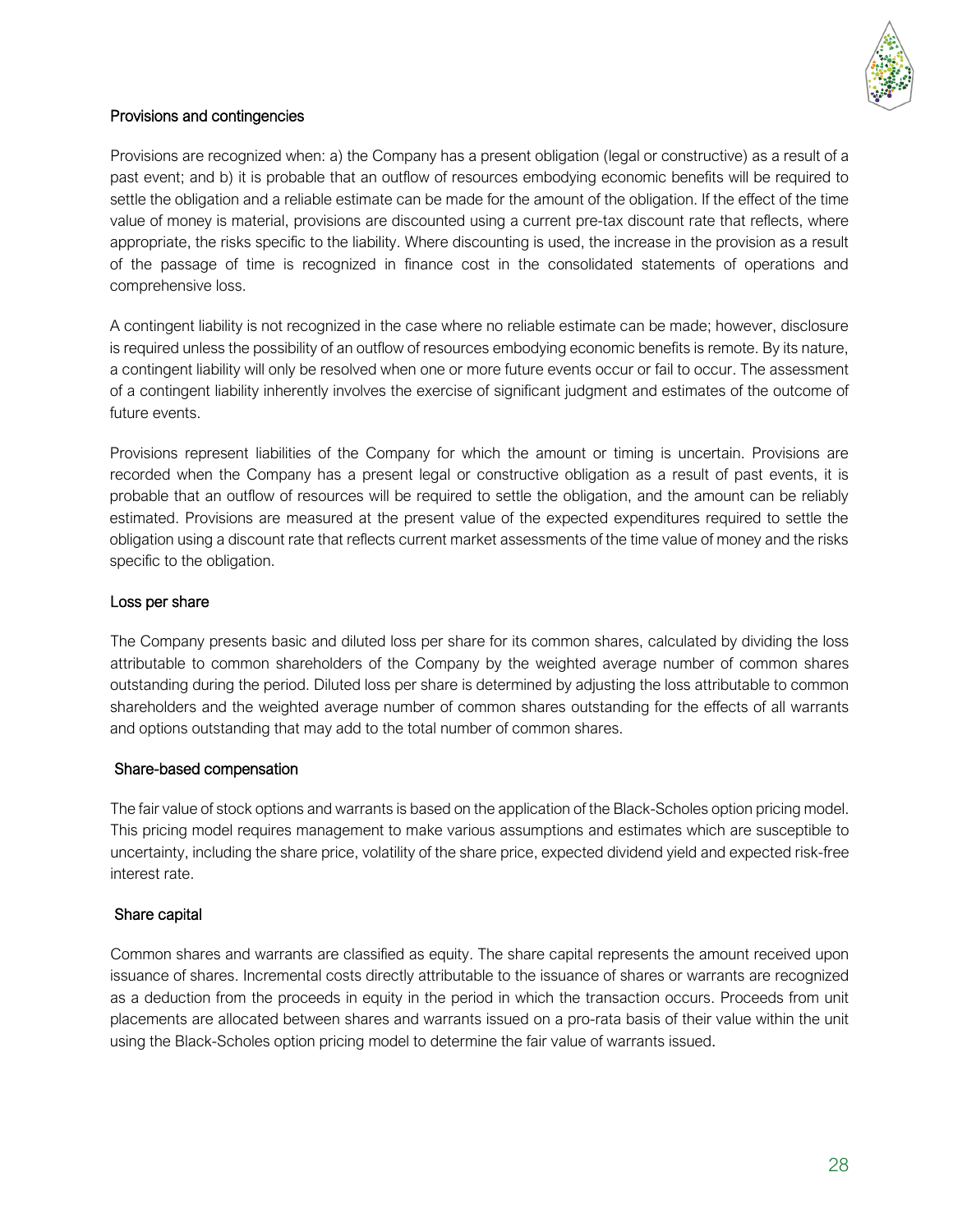

# Financial Instruments and Risk Management

#### *Credit risk*

Credit risk is the risk of financial loss to the Company if a customer or counterparty to a financial instrument fails to meet its contractual obligations, and arises principally from deposits with banks and outstanding receivables. The Company does not hold any collateral as security but mitigates this risk by dealing only with what management believes to be financially sound counterparties and, accordingly, does not anticipate significant loss for non-performance.

#### *Liquidity risk*

Liquidity risk is the risk that the Company will not be able to meet its financial obligations as they become due. The Company's exposure to liquidity risk is dependent on the Company's ability to raise additional financing to meet its commitments and sustain operations. The Company mitigates liquidity risk by management of working capital, cash flows and the issuance of share capital.

In addition to the commitments disclosed, the Company is obligated to the following contractual maturities of undiscounted cash flows:

|                               | Carrying amount |           | Contractual<br>cash flows | Year 1          | Year <sub>2</sub> |                          | Year <sub>3</sub> |        |
|-------------------------------|-----------------|-----------|---------------------------|-----------------|-------------------|--------------------------|-------------------|--------|
| Amounts payable               | \$              | 5,271,442 | \$5,271,442               | \$5,271,442     | \$                | ۰                        | $\frac{1}{2}$     |        |
| Lease liability               |                 | 510,473   | 510,473                   | 224,950         |                   | 224,950                  |                   | 60,573 |
| <b>Convertible Debentures</b> |                 | 728,946   | 728,946                   | 728,946         |                   | $\overline{\phantom{a}}$ |                   |        |
|                               | \$              | 6,510,861 | \$<br>6,510,861           | \$<br>6,225,338 | \$                | 224,950                  | \$                | 60,573 |

#### *Market risk*

Market risk is the risk that the fair value of future cash flows of a financial instrument will fluctuate because of changes in market prices. Market risk comprises three types of risk: currency rate risk, interest rate risk and other price risk.

#### I. Currency risk

Currency risk is the risk to the Company's earnings that arise from fluctuations of foreign exchange rates. The Company is exposed to foreign currency exchange risk as it has substantial operations based out of Colombia and record keeping is denominated in a foreign currency. As such the company has foreign currency risk associated with Colombian Pesos.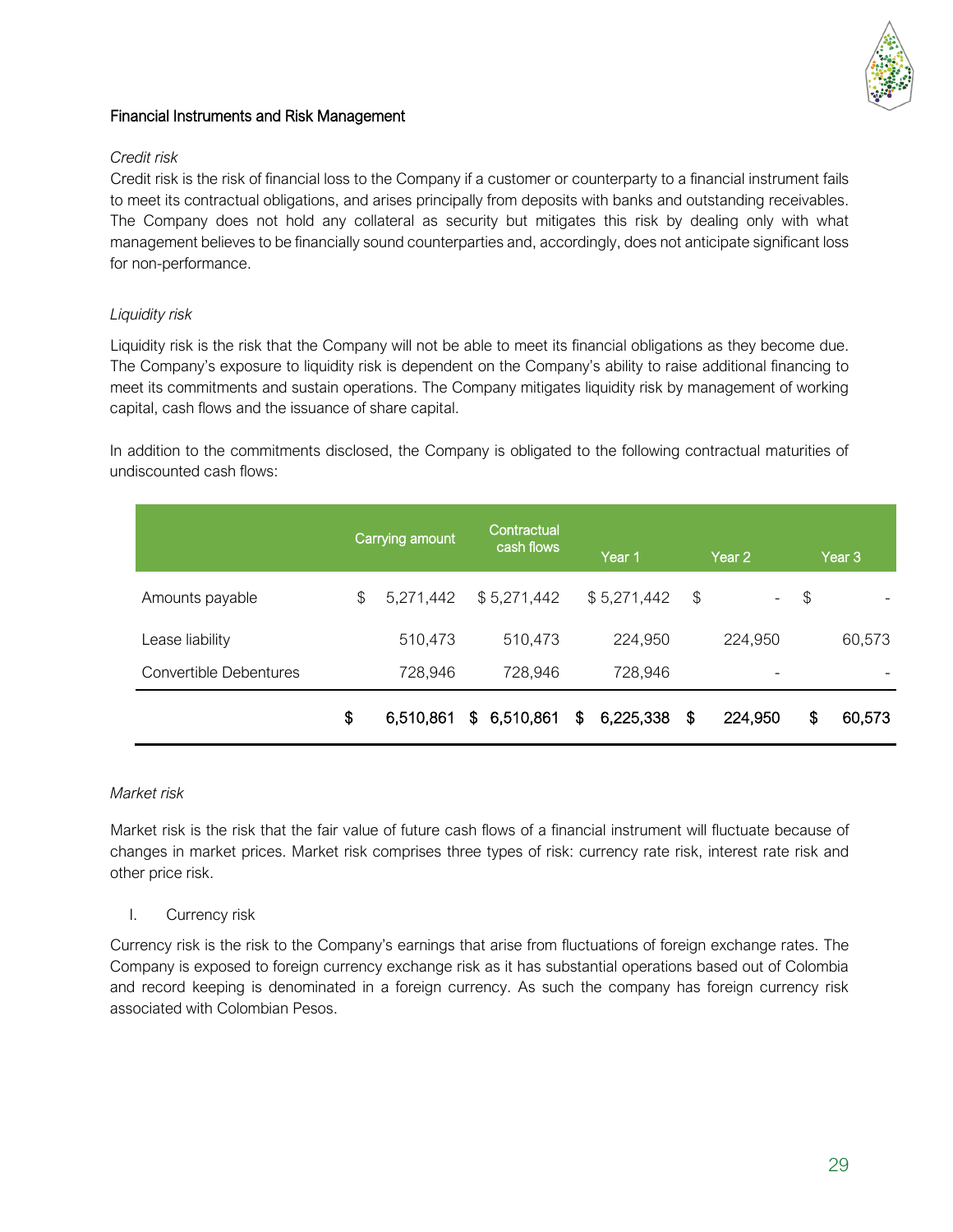

II. Interest risk

Interest rate risk is the risk that the fair value or future cash flows of a financial instrument will fluctuate because of changes in market interest rates. The Company is not exposed to interest rate risk as it does not have any borrowings subject to a variable interest rate.

III. Other price risk

Other price risk is the risk that the fair value or future cash flows of a financial instrument will fluctuate because of changes in market prices (other than those arising from interest rate risk or currency risk), whether those changes are caused by factors specific to the individual financial instrument or its issuer, or factors affecting all similar financial instruments traded in the market. The Company is not exposed to other price risks as at December 31, 2019 and December 31, 2018.

# Fair values

The carrying values of cash and cash equivalents, marketable securities, trade and other receivables, trade and other payables and funds held for investment approximate the fair values due to the short-term nature of these items. The risk of material change in fair value is not considered to be significant due to a relatively short-term nature. The Company does not use derivative financial instruments to manage this risk.

Financial instruments recorded at fair value on the statement of financial position are classified using a fair value hierarchy that reflects the significance of the inputs used in making the measurements. The Company categorizes its fair value measurements according to a three-level hierarchy. The hierarchy prioritizes the inputs used by the Company's valuation techniques. A level is assigned to each fair value measurement based on the lowest-level input significant to the fair value measurement in its entirety. The three levels of the fair value hierarchy are defined as follows:

- Level 1 Unadjusted quoted prices as at the measurement date for identical assets or liabilities in active markets.
- Level 2 Observable inputs other than quoted prices included in Level 1, such as quoted prices for similar assets and liabilities in active markets; quoted prices for identical or similar assets and liabilities in markets that are not active; or other inputs that are observable or can be corroborated by observable market data.
- Level 3 Significant unobservable inputs which are supported by little or no market activity. The fair value hierarchy also requires an entity to maximize the use of observable inputs and minimize the use of unobservable inputs when measuring fair value.

The fair value hierarchy requires the use of observable market inputs whenever such inputs exist. A financial instrument is classified to the lowest level of the hierarchy for which a significant input has been considered in measuring fair value.

Cash and cash equivalents and marketable securities are classified as Level 1 financial instruments. Trade and other receivables, trade and other payables and fund held for investment are classified as Level 2 financial instruments. During the year, there were no transfers of amounts between Level 1 and Level 2.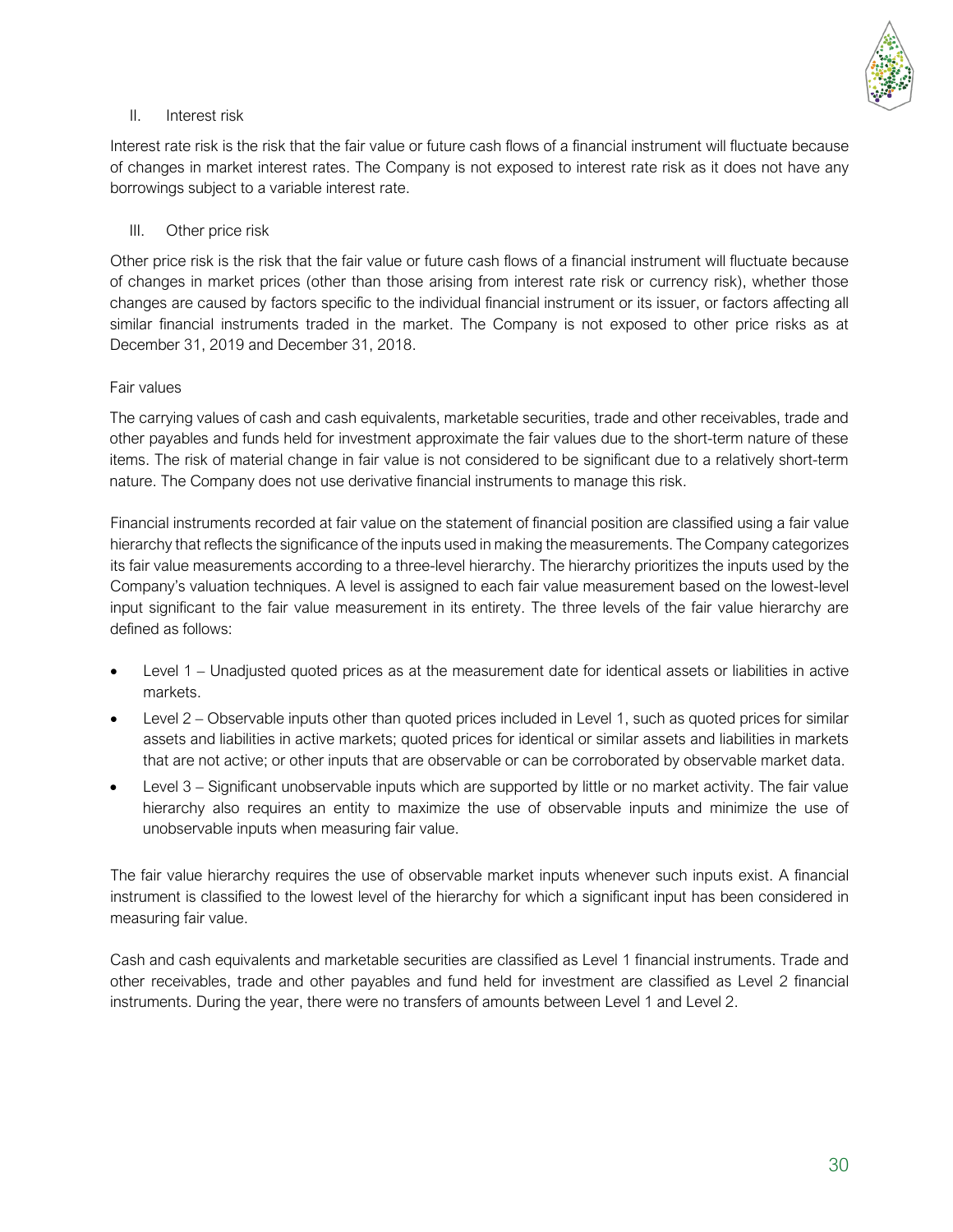

# RISK FACTORS

Due to the nature of the Company's business, the legal and economic climate in which it operates and its present stage of development, the Company is subject to significant risks. Additional risks and uncertainties not presently known to management or that management currently considers immaterial may also impair the business and operations.

Factors that could cause actual results to differ materially from those set forth in forward-looking information include, but are not limited to: financial risks; inflationary risks; foreign exchange risks; international taxation risks; the Company's ability to obtain or maintain insurance at reasonable rates; product development, facility and technological risks; agricultural risks; changes to applicable laws or regulations; developing market risks; ability to obtain or maintain licenses or certifications; product recall and product liability risks; import, export and transportation risks; expected number of medical cannabis users and the willingness of physicians to prescribe medical cannabis to patients in the markets in which the Company operates; ability to access financing on commercially attractive terms.

Subsequent to year-end, there was a global outbreak of COVID-19 (coronavirus), which has had a significant impact on businesses through the restrictions put in place by the Canadian, provincial and municipal governments regarding travel, business operations and isolation/quarantine orders. At this time, it is unknown the extent of the impact the COVID-19 outbreak may have on the Company as this will depend on future developments that are highly uncertain and that cannot be predicted with confidence. These uncertainties arise from the inability to predict the ultimate geographic spread of the disease, and the duration of the outbreak, including the duration of travel restrictions, business closures or disruptions, and quarantine/isolation measures that are currently, or may be put in place by Canada and other countries to fight the virus. While the extent of the impact is unknown, we anticipate this outbreak may cause reduced customer demand, supply chain disruptions, staff shortages, and increased government regulations, all of which may negatively impact the Company's business and financial condition.

For a discussion of the risks faced by the Company, please refer to the Company's long form prospectus dated July 8, 2019, available under the Company's profile on SEDAR, at [www.sedar.com.](http://www.sedar.com/)

#### DISCLOSURE CONTROLS AND INTERNAL CONTROLS

The information provided in this report, including the information derived from the Financial Statements, is the responsibility of management. In the preparation of these statements, estimates are sometimes necessary to make a determination of future values for certain assets or liabilities. Management believes such estimates have been based on careful judgments and have been properly reflected in the accompanying financial statements.

In contrast to the certificate required for non-venture issuers under National Instrument 52-109 - Certificate of Disclosure in Issuers' Annual and Interim Filings ("NI 52-109"), Form 52-109F2 – IPO/RTO does not include representations relating to the establishment and maintenance of disclosure controls and procedures ("DC&P") and internal control over financial reporting ("ICFR"), as defined in NI 52-109. In particular, the certifying officers filing such certificate are not making any representations relating to the establishment and maintenance of:

• controls and other procedures designed to provide reasonable assurance that information required to be disclosed by the issuer in its annual filings, interim filings or other reports filed or submitted under securities legislation is recorded, processed, summarized and reported within the time periods specified in securities legislation; and